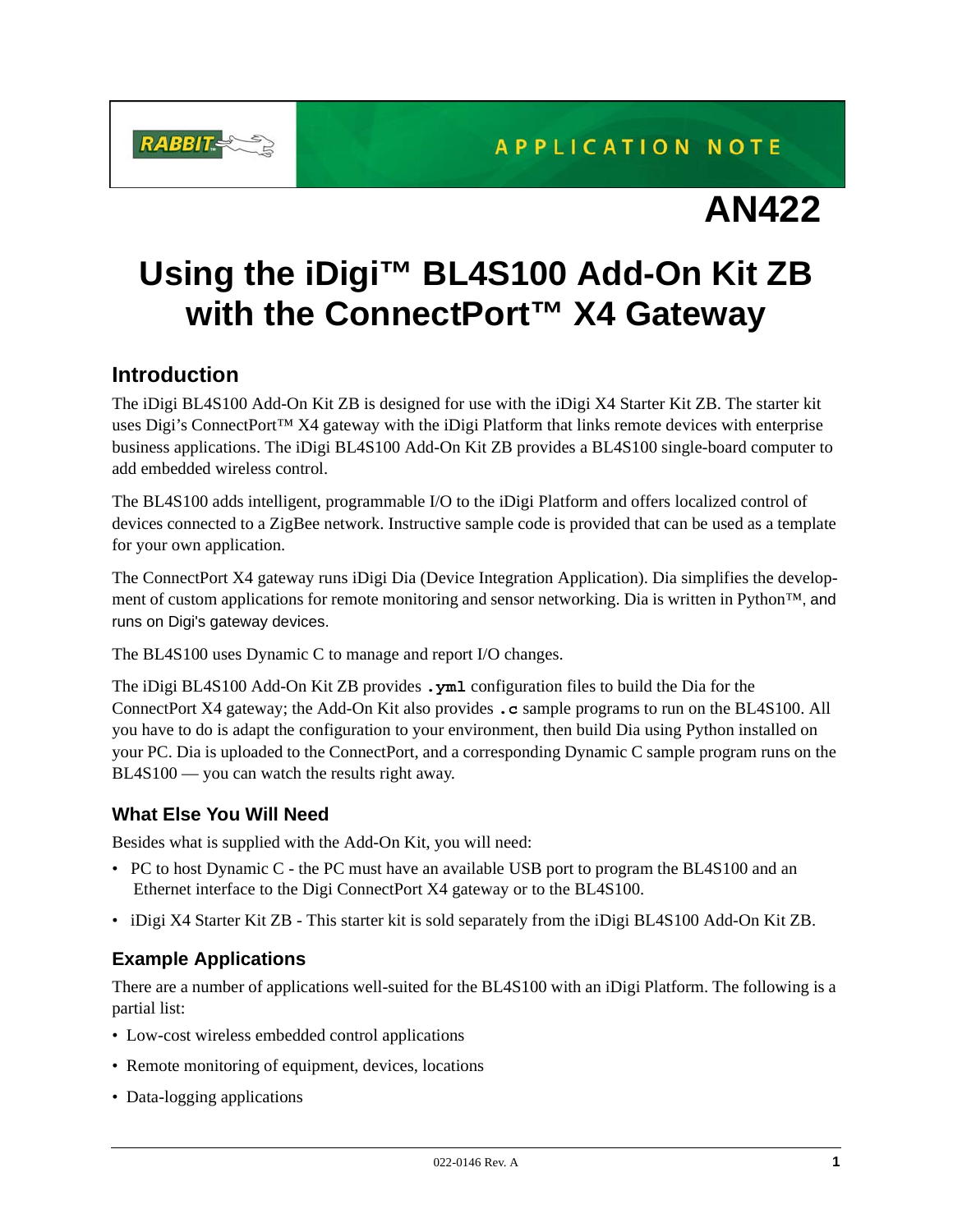# **Hardware Setup**

The Getting Started instructions included with the Add-On Kit describes how to set up and program the BL4S100. This application note describes how the Digi ConnectPort™ X4 interfaces with the BL4S100 and its Demo Board on a ZigBee network.



*Figure 1. iDigi BL4S100 Add-On Kit ZB Setup*

The Demo Board is connected to the BL4S100 via the wire assembly included in the iDigi BL4S100 Add-On Kit ZB.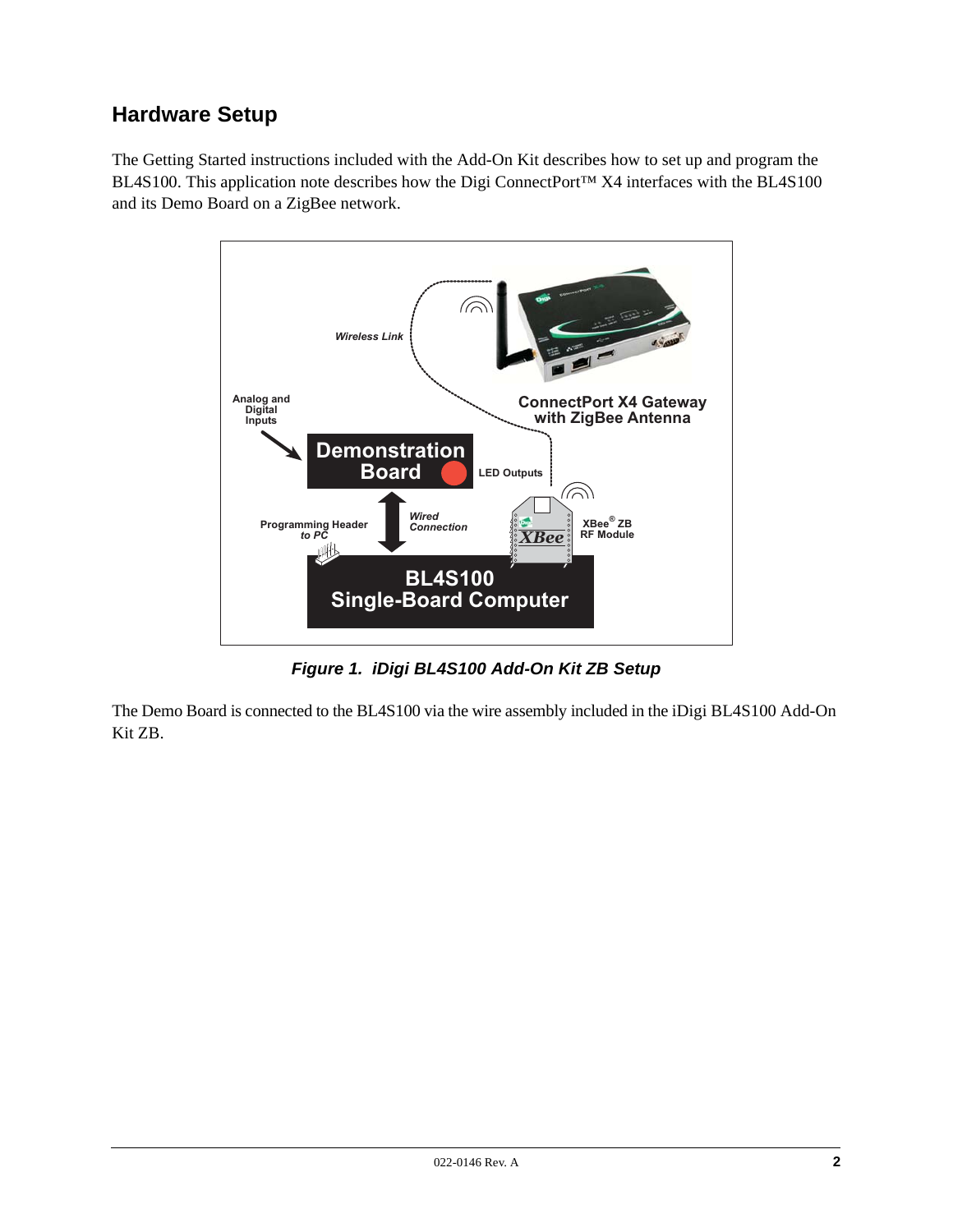# **Demo Board Connections**

1. Use wires to connect screw-terminal header J3 on the Demo Board to header J4 on the BL4S100. The connections are shown in [Figure 2,](#page-2-0) with the green wire to GND and the blue wire to  $+V$ .

[Figure 3](#page-3-0) shows the I/O connections.

2. Make sure that your BL4S100 is connected to your PC via the programming cable and that the power supply is connected to the BL4S100 and plugged in as described in the *iDigi™ BL4S100 Add-On ZB Kit Getting Started* instructions.



*Figure 2. Power Supply Connections Between BL4S100 and Demo Board*

<span id="page-2-0"></span>

**CAUTION:** If you are using your own power supply with the Demo Board, note that the maximum power supply input voltage the Demo Board can handle is  $+12$  V DC. Do not use a higher power supply voltage.

The Demo Board can be used to illustrate I/O activity via LEDs and pushbutton switches. To run the sample programs, the LEDs and switches on the Demo Board must be wired to the BL4S100. Complete wiring information is provided at the top of each relevant sample program file.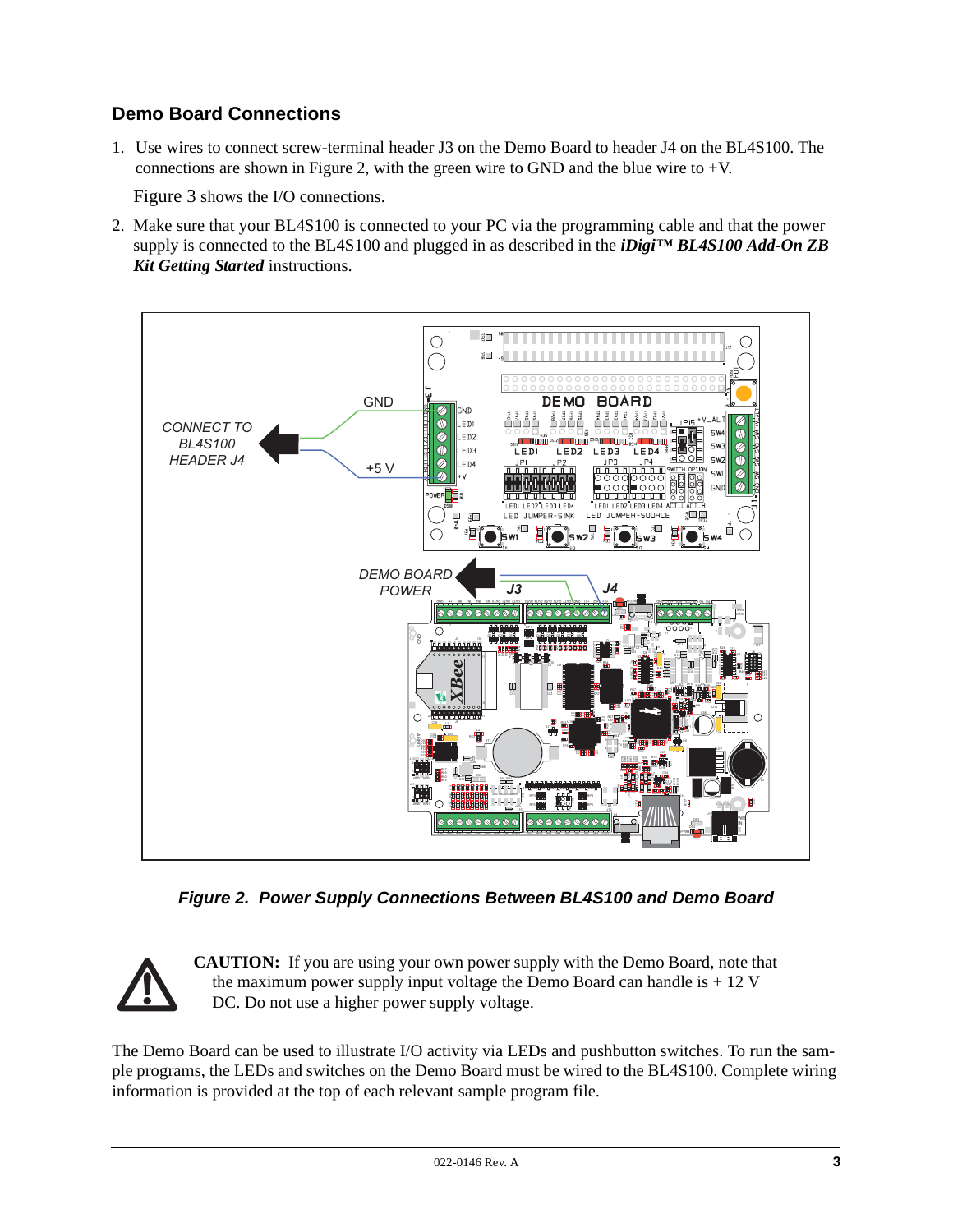[Figure 3](#page-3-0) shows the pinouts for the input signals on screw-terminal header J1 and the outputs on screw-terminal header J3. It also shows all the I/O connections between the Demo Board and the BL4S100



*Figure 3. Demo Board I/O Connections*

<span id="page-3-2"></span><span id="page-3-0"></span>[Table 1](#page-3-2) provides the locations of the I/O signals from the BL4S100.

| <b>BL4S100 Header</b> | <b>Signals</b>    |
|-----------------------|-------------------|
| Header J3             | $IN0-N3$          |
|                       | OUTO-OUT2         |
| Header I4             | OUT3, $+5$ V, GND |
| Header J15            | AIN0, AGND        |

- **NOTE:** Header J3 shown in the above table corresponds to J3 in [Figure 2](#page-2-0), not the J3 header shown in [Figure 3.](#page-3-0)
- **NOTE:** Both boards have multiple signals labeled GND. Use the GND closest to the signal(s) being grounded.

[Figure 4](#page-3-1) summarizes the Demo Board jumper settings required for the sample programs in the iDigi BL4S100 Add-On Kit ZB.



## <span id="page-3-1"></span>*Figure 4. Demo Board Jumper Settings*

Refer to Appendix C of the *BL4S100 User's Manual* for complete information on configuring and using the Demo Board.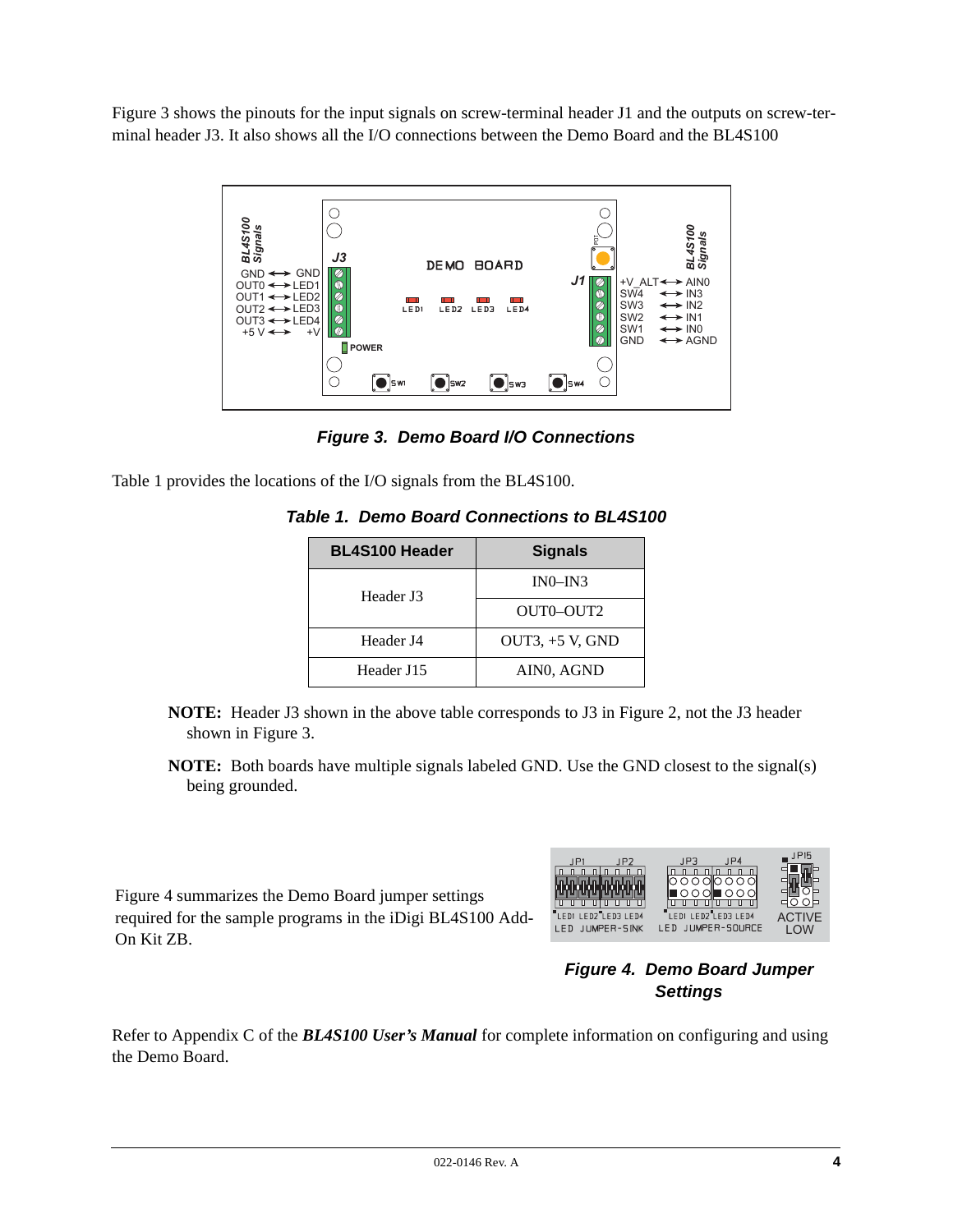# **Identify ZigBee Network Settings**

The *iDigi X4 Starter Kit Getting Started Guide* explains how to set up the ConnectPort X4 hardware and set up a network based on the devices included with the iDigi X4 Starter Kit. The ConnectPort X4 gateway serves as the coordinator, and the BL4S100 is set up by default as a router.

The ConnectPort X4 will have a default extended PAN ID of 0x0000000000000000. Since the Connect-Port X4 gateway is the coordinator, this default extended PAN ID will result in the ConnectPort X4 picking a random PAN ID to use as its operating ID. Other devices on that ZigBee network must use the same extended PAN ID. These devices will be either routers or end devices, and the default extended PAN ID of 0x0000000000000000 will cause them to associate with the first ZigBee network they find and use that operating ID.

Unless you have more than one ConnectPort X4 gateway or have other nearby ZigBee networks, you may use the default extended PAN ID of 0x0000000000000000 with the BL4S100 and other devices. Otherwise, Digi recommends you make up your own extended PAN ID, which you can then apply to the ConnectPort X4, and use the same extended PAN ID for the BL4S100 and other devices.

If you have not previously configured your ConnectPort X4, you can use Digi Device Discovery Utility available for download on the Digi web site [www.digigreen.com.](http://www.digigreen.com/)

Once you have configured the ConnectPort X4, point your web browser at the ConnectPort's IP address.

- 1. In the menu at the right-hand side, click "Administration > System Information."
- 2. The "System Information" page will come up, and be open to the "General" horizontal tab. Click on the "XBee Network" horizontal tab.
- 3. At the top of this tab, there will be a table similar to:

PAN ID: 0x14e2 - 0x1ff66966d5f3c750 Channel: 0x0d (2415 MHz) Gateway Address: 00:13:a2:00:40:30:ff:0f!

- 4. The extended PAN ID is the 16 character number, 0x1ff66966d5f3c750, in the above example.
- 5. Also, make note of the Gateway Address. You will need this as the ConnectPort's extended address in some of the samples.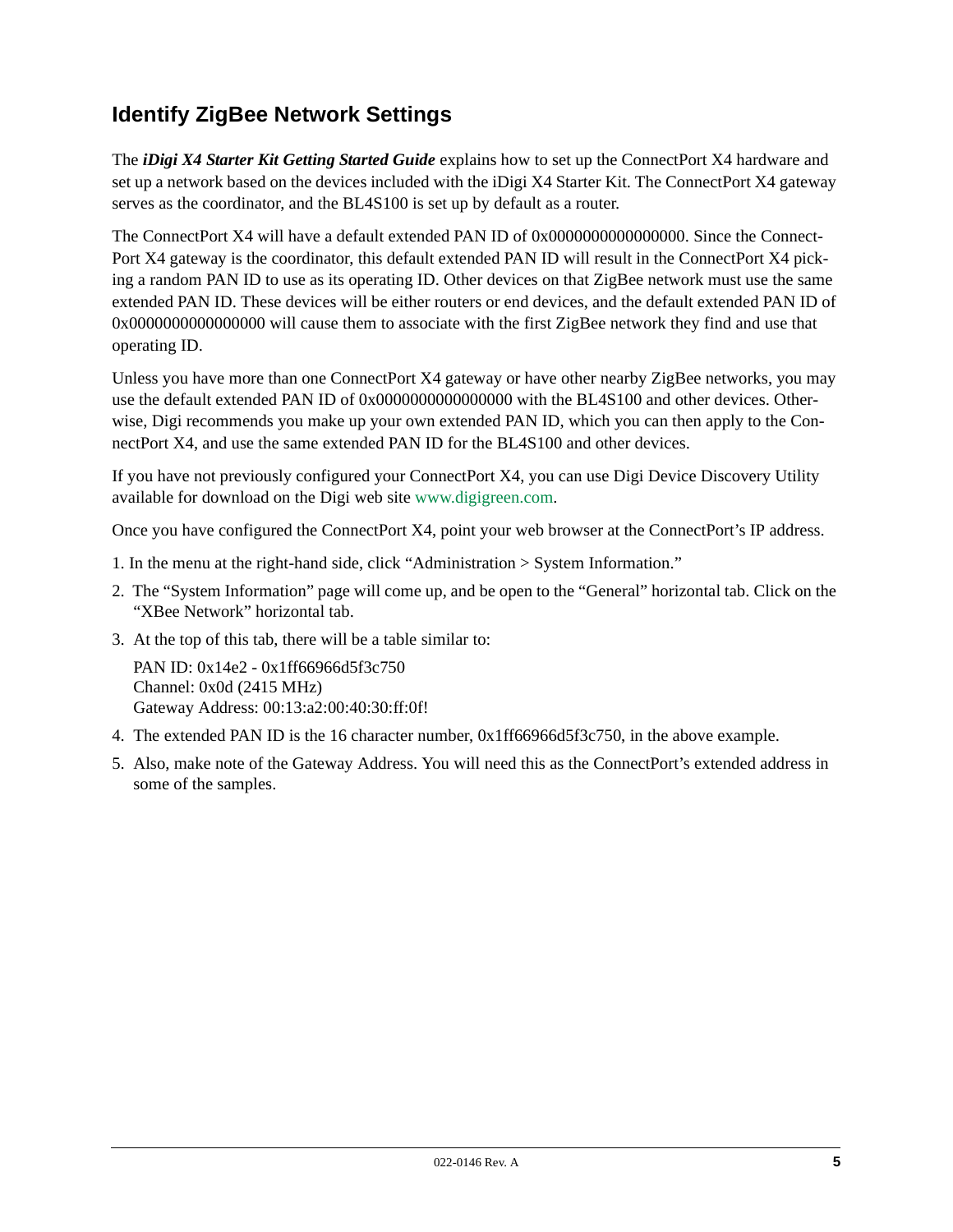# **Dynamic C Setup**

- 1. Start Dynamic C by double-clicking on the Dynamic C icon on your desktop or in your **Start** menu. Set the "Compiler" tab in the Dynamic C **Options > Project Options** menu to store the program in flash memory. Then click on the "Communications" tab and select the serial port used for the USB connection in the dropdown menu. Also, verify that "Use USB to Serial Converter" is selected to support the USB programming cable.
- 2. Click the "Defines" tab, and enter the following:

```
DEFAULT_EXTPANID = "enter your extended PAN ID here"
XBEE_GPIO_IOCHANGE
IOCHANGE_ADDR_IEEE = "enter your ConnectPort address here"
IOCHANGE_ENDPOINT = 0xDA
IOCHANGE_SECONDS = 5
```
The macros you entered have the following meanings:

- **DEFAULT** EXTPANID is the extended PAN ID of the ZigBee network from the previous section.
- **IOCHANGE** ADDR IEEE is the extended address of the ConnectPort X4 gateway from the previous section. Note that this address must be specified as a string of octets. For example, if the extended address is "00:13:a2:00:40:0a:38:4d!" enter the following in the "Defines" tab:

```
"\x00\x13\xa2\x00\x40\x0a\x38\x4d"
```
• The **IOCHANGE** SECONDS and **IOCHANGE** ENDPOINT can be left at their default values.

Click **OK**.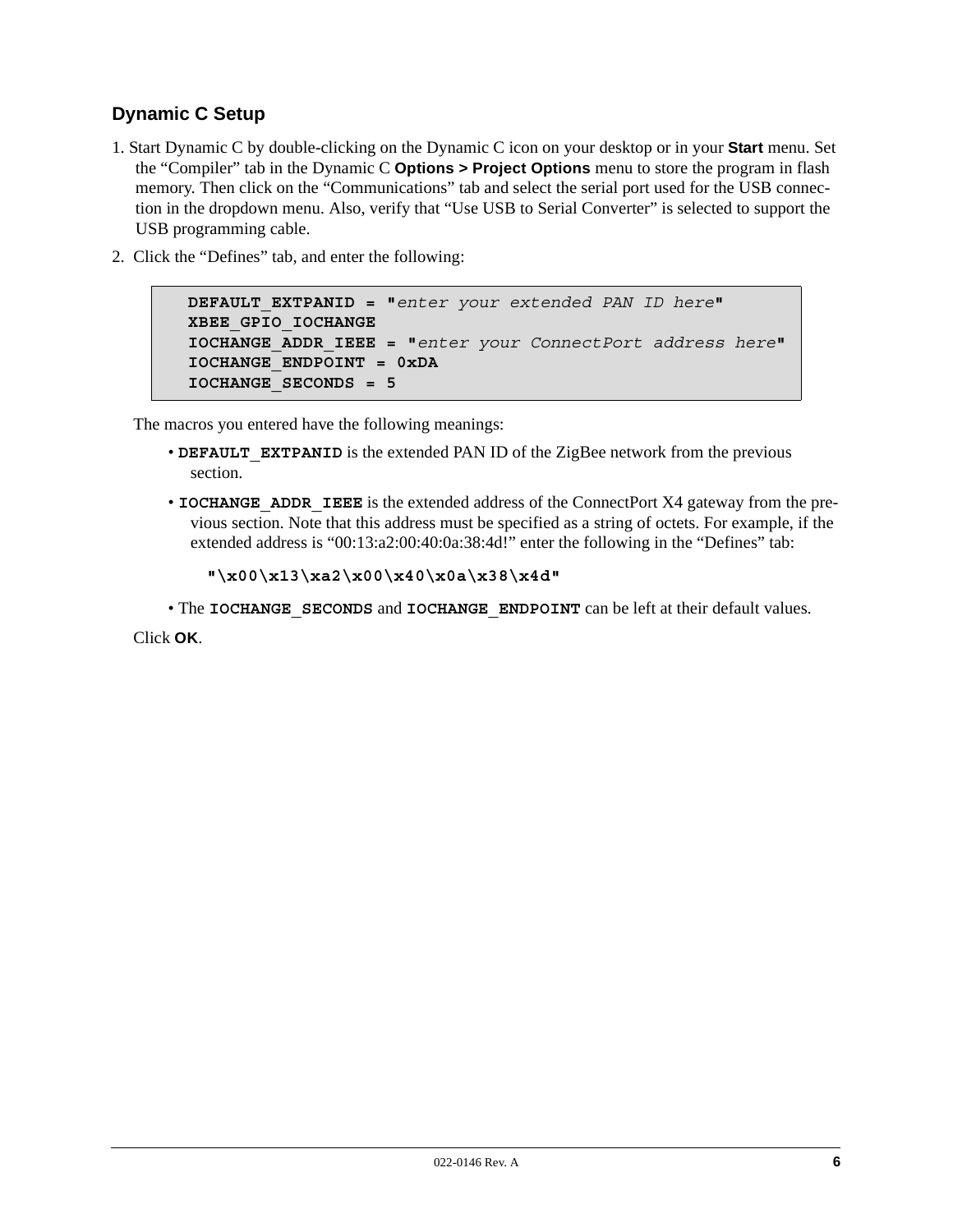# **ConnectPort X4 Gateway Setup**

To get ready to set up the ConnectPort X4 gateway, you will need the extended address of the XBee ZB RF module on the BL4S100, and you will need to install Python 2.4.3 on your PC to develop script that matches the 2.4.3 version of Python on the ConnectPort X4 gateway.

To get the extended address of the XBee ZB RF module, a sample program from the Dynamic C **Samples\iDigi\BL4S100** directory must first be running on the BL4S100.

## **Run a Rabbit Sample Program**

Once the Rabbit Demo Board, USB programming cable and power are connected to the BL4S100, you are ready to run some Rabbit sample programs.

- 1. Use the **File** menu to open the sample program **gpio\_endpoint.c**, which is in the Dynamic C **Samples\iDigi\BL4S100** directory.
- 2. Press function key **F9** to compile and run the program.

Use the ConnectPort's web interface to identify the extended address of the XBee ZB RF module on the BL4S100. Click under **Configuration > XBee Network** in the menu on the right-hand side to get the display that contains the extended address of the BL4S100. The **gpio\_endpoint.c** sample sets the node id of the BL4S100 to "BL4S1xx GPIO Server." You may have to click **Refresh** if you do not see the BL4S100's node id.You should be able to copy and paste the Extended Address into the Dia configuration (see below).

## **Install Python Software**

Since the ConnectPort X4 gateway runs Python script version 2.4.3, you must have Python 2.4.3 installed on your computer. You can download the correct version of Python from:

```
www.python.org/download/releases/2.4.3/
```


**CAUTION:** Python versions other than 2.4.3 will not work with the ConnectPort X4 gateway. Install the download in the default **C:\Python24** location to match the directory path expected by the build script used to prepare files to upload to the ConnectPort X4 gateway.

**TIP:** To access Python from the command window, you will need to update the **Path** environment variable to include the correct path to Python. Go to **Control Panel > System** and click on **Environmental Variables** on the "Advanced" tab. Then **Edit** the *System variables* to add the Python directory path **C:\Python24** to the **Path** line. Click **OK** to save the *System variables* settings and click **OK** again to save what you entered via the "Advanced" tab. If you choose not to add Python to your **Path**, you can still access Python by typing **C:\Python24\python**.

Once you have downloaded and set up the directory path to Python successfully, retrieve the Dia files from the [www.digigreen.com](http://www.digigreen.com/) page.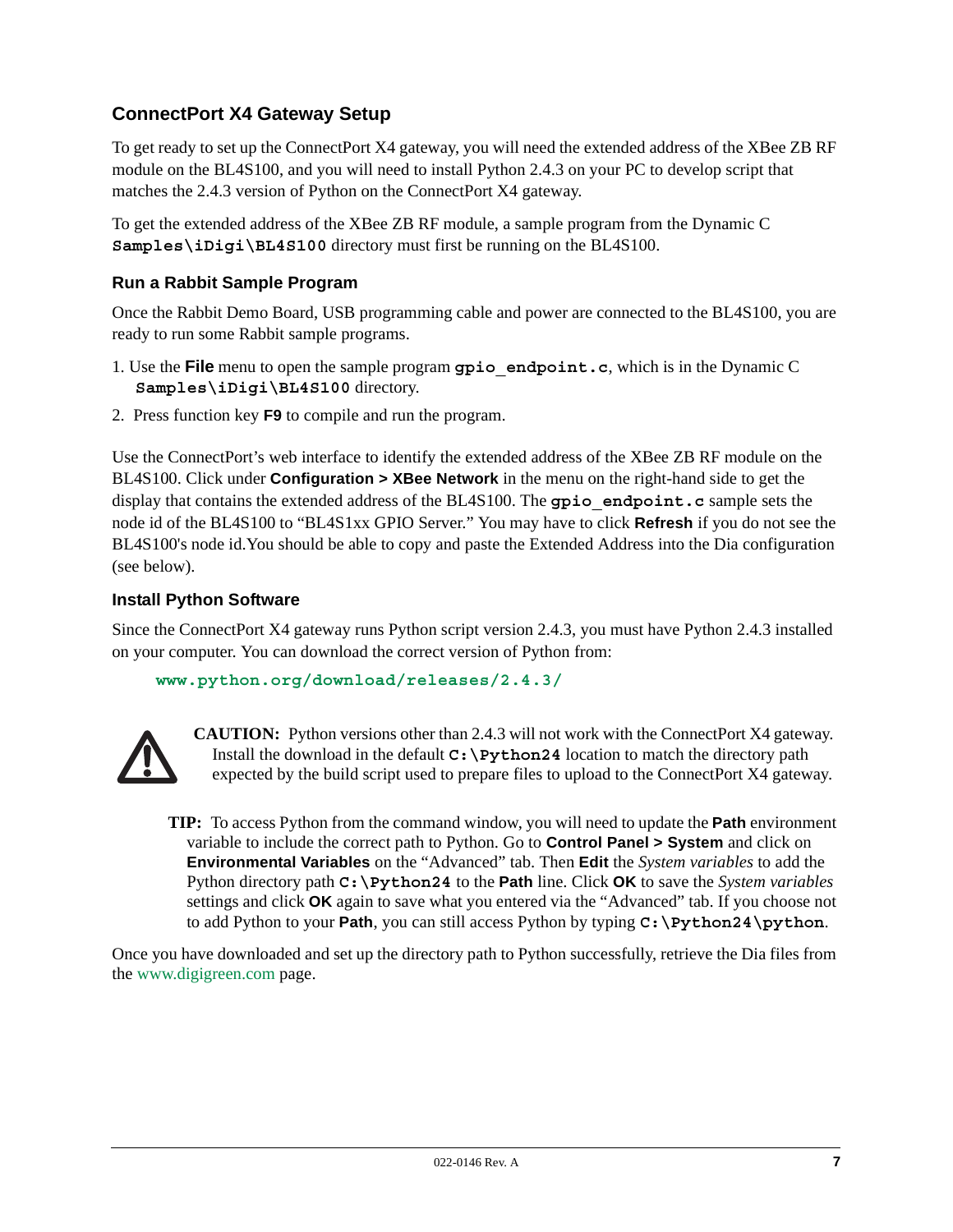## **ConnectPort Software Setup**

This setup focuses on the **gpio.yml** file. The setup is similar for the other **.yml** files.

1. Edit **demos\rabbit\gpio\gpio.yml** using the Python IDLE text editor.To access IDLE, open the Python shell (**Start > Python 2.4 > IDLE**), then do a **File > Open** from the Python shell. Since white space is significant in Python, do not use Dynamic C or other applications that may insert tabs instead of spaces. It is imperative that you preserve the existing spacing.

Set the **extended\_address** parameter to the address of the XBee ZB RF module on your BL4S100 that you found using the ConnectPort's web interface. This parameter should already be in the correct format, i.e., digits with a **:** between each pair, and a **!** at the end, as in this example:

**"00:13:a2:00:40:0a:05:8b!"**

For right now, leave the other settings alone. For reference, there are a couple of options.

- The Web browser can poll the Dia, and the Dia can poll the Rabbit (**poll\_rate** under **gpio** is non-zero).
- The Web browser can poll the Dia, and the Rabbit can push digital and analog data up to the Dia (to enable pushing data from the Rabbit, define **XBEE\_GPIO\_IOCHANGE** in each BL4S100 sample program).

We will use the second option, so there is no need for the GPIO client driver on the ConnectPort X4 gateway to poll the XBee module on the BL4S100. However, if you decide to change this or any other setting in **gpio.yml**, there is no need to recompile, as long as you do not add more devices.

2. Next build the **dia.zip** file for the **.yml** file. From the start menu, open a command window (**Start Menu > Run > cmd**), change to the location of the Dia directory at the cmd prompt, for example, **cd C:\Dia**, then enter the following cmd (you need to build a new **dia.zip** file each time you have a new **.yml** file or add/remove a device or presentation in the.**.yml** file)

**python make.py demos\rabbit\gpio\gpio.yml**

You will see output similar to the following.

```
Analyzing files...
Compiling files...
Zipping files...
Finished writing archive bin\dia.zip
Adding 'demos\rabbit\gpio\gpio.yml' as 'dia.yml'...
```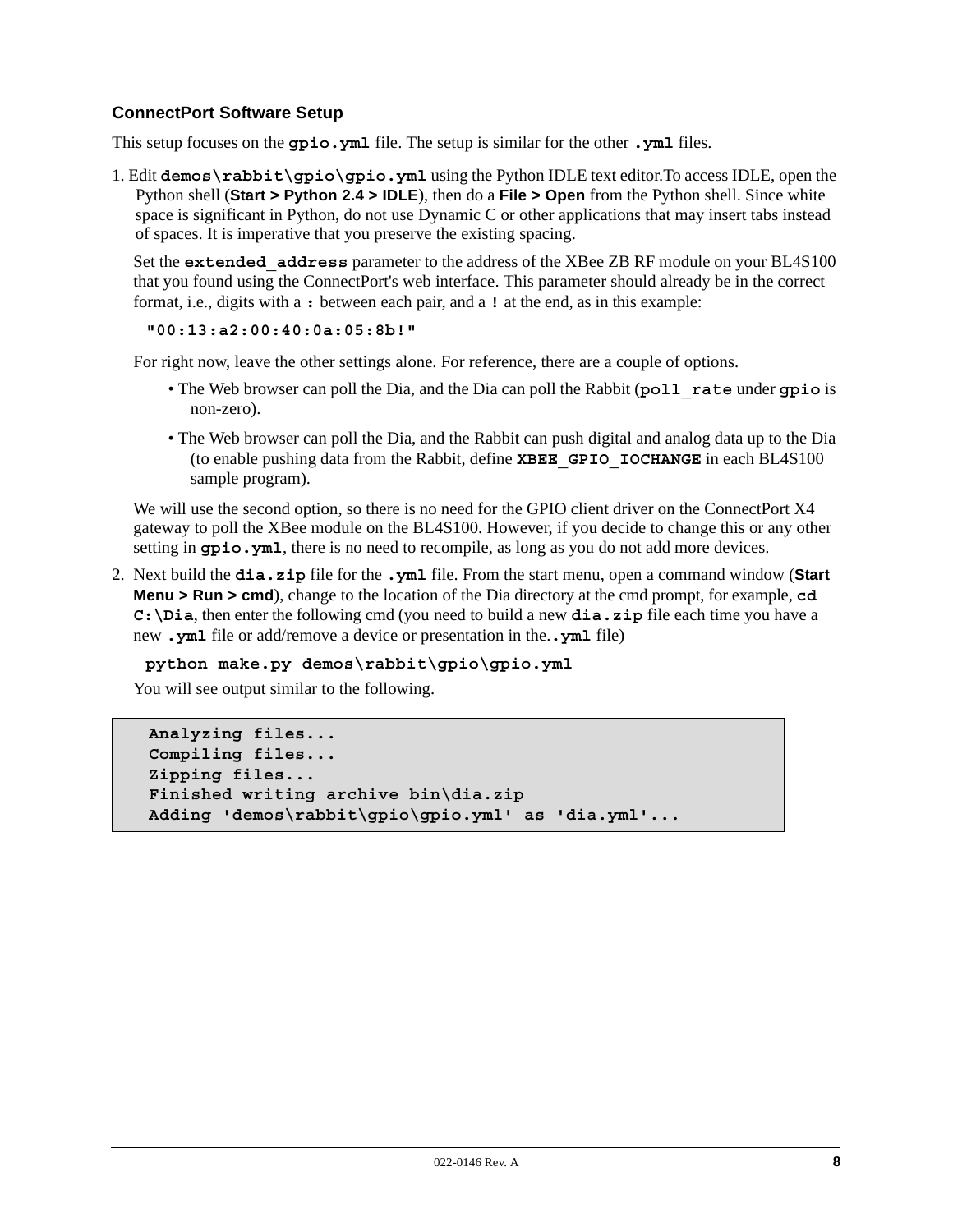## **ConnectPort X4 Configuration and Management**

Use the ConnectPort X4 Web interface in the Digi Device Discovery Application to upload the **dia.zip** and **gpio.yml** files to the ConnectPort X4 gateway.



- 1. Click on **Applications > Python** in the menus along the left side.
- 2. Next to the **Upload File**: field, click on **Browse**, and navigate to the location of your Dia installation, and then to the **bin** directory. Click on **dia.zip**, then click on **Open**, and then click the **Upload** button.
- 3. Follow the same steps to upload **gpio.yml** from the **demos\rabbit\gpio** directory.

| <b>Python Configuration</b>   |  |        |
|-------------------------------|--|--------|
| ▼ Python Files                |  |        |
| <b>Upload Files</b>           |  |        |
| <b>Upload Python programs</b> |  |        |
| <b>Upload File:</b>           |  | Browse |
| Upload                        |  |        |

4. Finally, upload **dia.py** from the Dia installation directory. You only need to do this once for a given version of the Dia.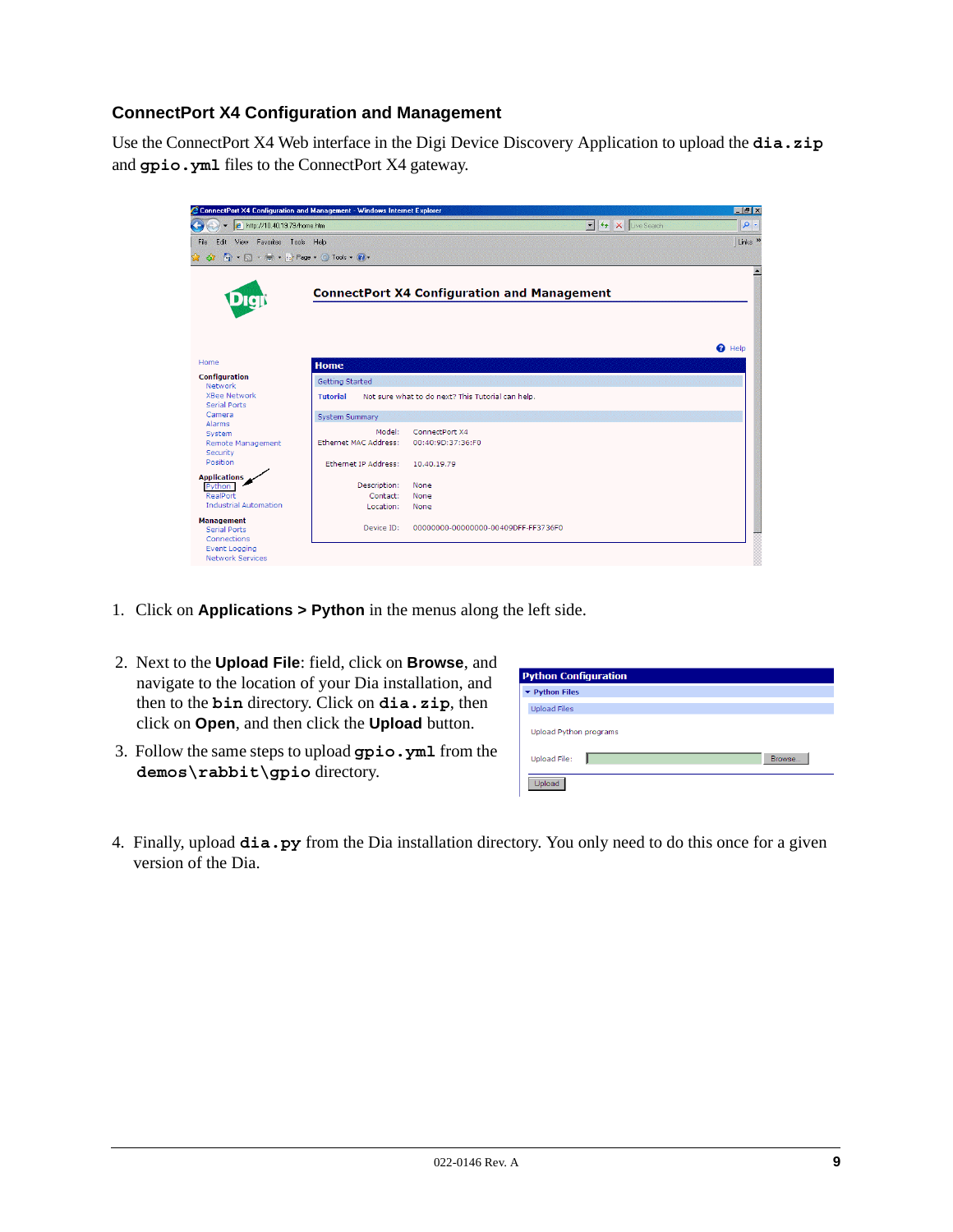# **Run Sample Program on ConnectPort X4**

The sample program on the ConnectPort X4 is started via a Telnet connection from your PC.

- 1. Start a command session using your PC or workstation (**Run > cmd**).
- 2. At the cmd prompt, use Telnet to open the IP address of the ConnectPort X4 gateway; for example, **telnet <IP address>** where IP address is the address of your ConnectPort X4 gateway.
- 3. At the ConnectPort's #> prompt, type in **py dia.py gpio.yml**, and press **Enter**.

The output will resemble that shown below.

#> py dia.py gpio.yml Determining platform type...Digi Python environment found. Digi Device Integration Application Version 1.1.1 Using settings file: gpio.yml Starting Channel Manager... Starting Device Driver Manager... XBeeDeviceManager(xbee\_device\_manager): node '00:13:a2:00:40:0a:00:c0!' moved to CONFIGURE state. Starting Presentation Manager... XBeeDeviceManager(xbee\_device\_manager): configuration done for node '00:13:a2:00:40:0a:00:c0!' promoting to RUNNING state. XBeeGPIOClient: Discovery request sent: 1009988894.0 receive\_info: io\_count: 9 requesting names: ('<9B', 0, 1, 2, 3, 4, 5, 6, 7, 8) from endpoint 41 receive\_names: 0 02 LED1 receive\_names: 1 02 LED2 receive\_names: 2 02 LED3 receive\_names: 3 02 LED4 receive\_names: 4 82 SW1 receive\_names: 5 82 SW2 receive\_names: 6 82 SW3 receive\_names: 7 82 SW4 receive\_names: 8 a3 AIN0 8 AIN0: unit: 'V' lower: 0.0 upper: 10.0 Core services started.

Do not quit the Telnet session since it will show what is happening when you use the Web browser next.

## **View Dia Presentation in Web Browser**

Open your browser to http://<IP address>/dia.html, where <IP address> is the IP address of the Connect-Port X4 gateway. You should now be able to press a switch on the Demo Board, and see the corresponding change on the Web page; on the Web page, change an LED from On to Off or Off to On, then click **Apply Changes**, and watch the LEDs on the Demo Board toggle.

## **What Next?**

Modify some of the settings. For example, turn off auto-update by the Rabbit (i.e., remove the macro **XBEE** GPIO IOCHANGE in the "Defines" tab of the Project Options dialog) and turn on auto-polling in the Dia GPIO driver (the "poll\_rate" setting under "gpio" in **gpio.yml** should be at least 2 seconds for best results).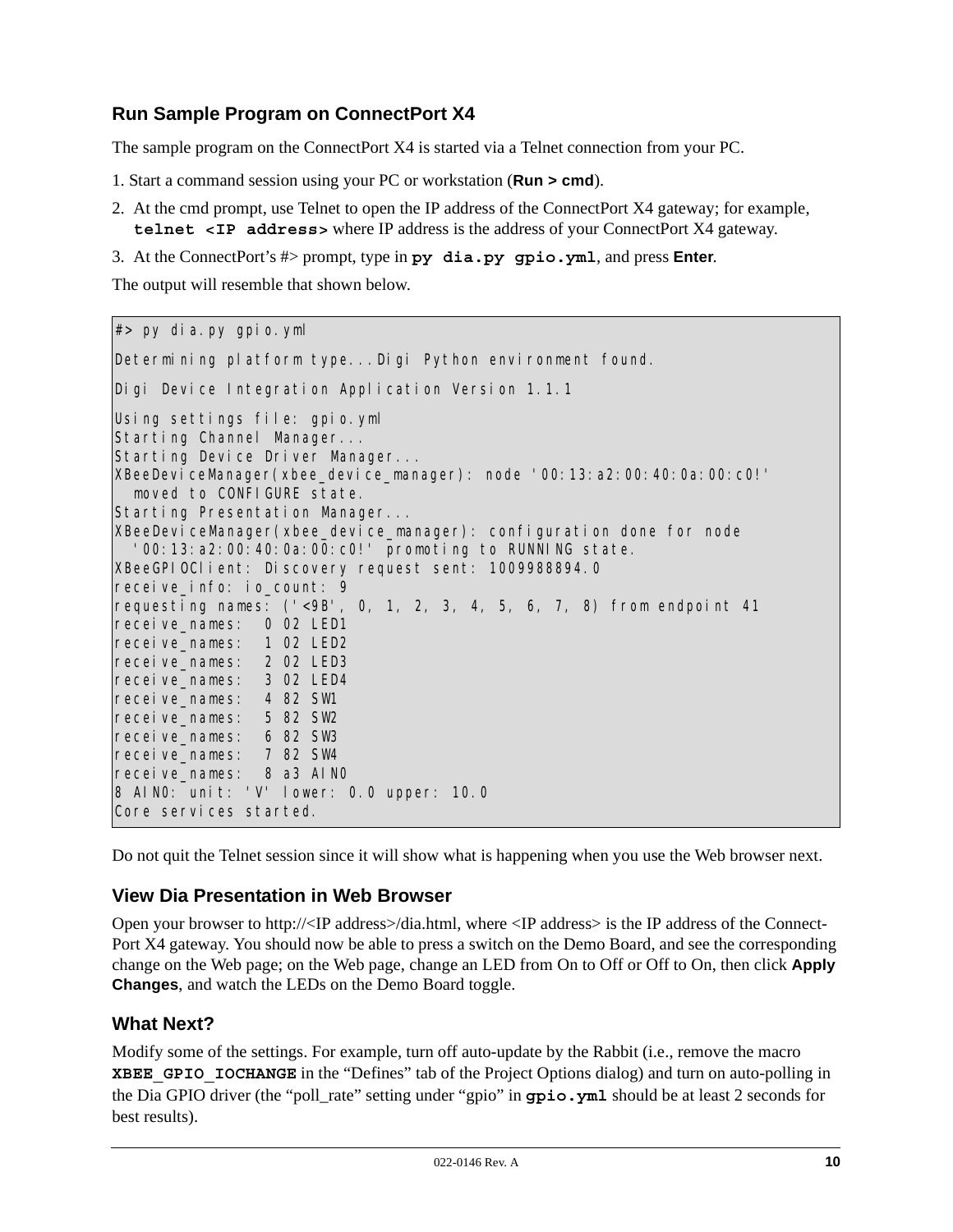# **Sample Programs**

Several sample programs are available to illustrate the sharing of data between the BL4S100 single-board computer and the ConnectPort X4 gateway. Note that corresponding sample programs must be run on each device as shown in [Table 2](#page-10-0). Follow the instructions provided in the sample programs to run the corresponding sample program on its device.

<span id="page-10-0"></span>

| <b>BL4S100</b><br><b>Sample Programs</b>                     | <b>ConnectPort X4</b><br><b>Sample Programs</b> | <b>Comments</b>                                                 |
|--------------------------------------------------------------|-------------------------------------------------|-----------------------------------------------------------------|
| gpio custom control.c<br>gpio endpoint.c<br>qpio rabbitweb.c | gpio.yml                                        | Requires Demo Board to<br>be connected to the<br><b>BL4S100</b> |
| named attributes.c                                           | named attributes.yml<br>simple chat.yml         |                                                                 |
| gpio solar farm.c                                            | gpio.yml                                        | Demo Board not needed                                           |
| simple chat.c<br>simple strings.c                            | simple chat.yml<br>simple chat.py               |                                                                 |

|  | Table 2. List of Corresponding Sample Programs |  |  |  |
|--|------------------------------------------------|--|--|--|
|--|------------------------------------------------|--|--|--|

## **NOTE:** The **simple\_chat.py** sample program is available in the Dynamic C **Samples\ iDigi\BL4S100\python** directory

The BL4S100 sample programs are on the Dynamic C CD, and can be found in the Dynamic C **Samples\iDigi\BL4S100** directory. The ConnectPort X4 sample programs are downloaded with the Dia files from the [www.digigreen.com](http://www.digigreen.com/) page, and can be found in the **demos** \**rabbit**\ directory.

The rest of this section discusses the BL4S100 sample programs. Click on **Restart device** in the Digi Device Discovery Application or **Administration > Reboot** on the ConnectPort Web page to restart the ConnectPort X4 gateway before trying out each sample program.

## **GPIO Sample Programs**

The **gpio.yml** sample program from the **demos\rabbit\gpio** folder, **dia.zip**, and **dia.py** must be installed on the ConnectPort X4 to use it with the following BL4S100 sample programs.

Before running a new Dynamic C sample program, the ConnectPort must be rebooted, and Dia restarted. To restart Dia, telnet to the ConnectPort, and type:

## **python dia.py gpio.yml**

• gpio custom control.c—This sample program shows how to use the XBee GPIO server endpoint to manage digital outputs on the BL4S100. It uses the four digital outputs connected to LEDs on the Demo Board. Pressing pushbutton switches on the Demo Board toggles the LEDs, and the GPIO client on the ConnectPort X4 can read and write those outputs.

Once you see the LED toggling with the Web browser, you can go to port 4146 on the ConnectPort X4 via a Telnet session to interact with the Dia console. The following is an example of how to enter the IP address and port at the cmd prompt.

**telnet <IP address> 4146**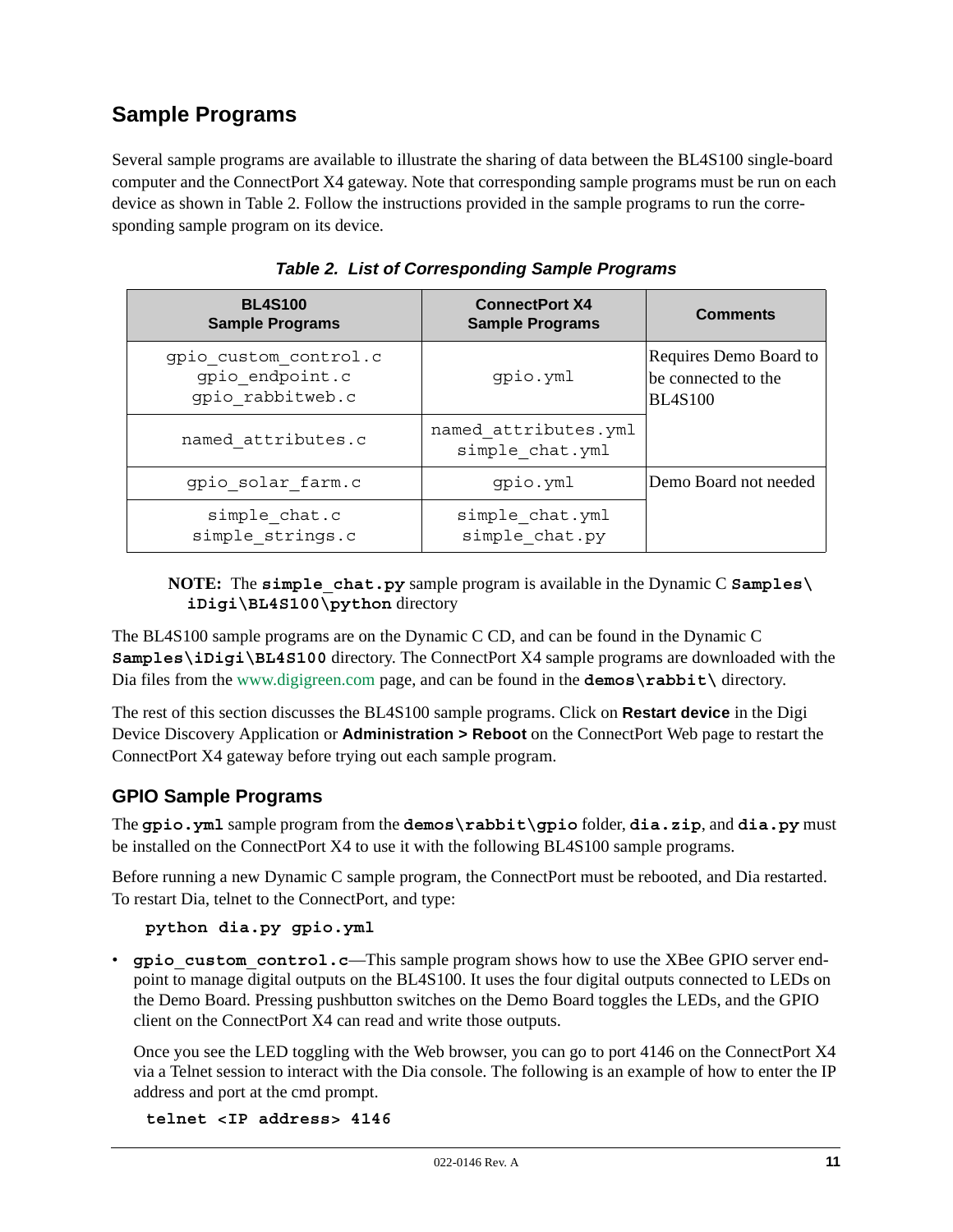• **gpio** endpoint.c—This sample program shows how to use the XBee GPIO server endpoint to manage I/O on the BL4S100. It uses the four digital inputs connected to switches, four digital outputs connected to LEDs, and one analog input connected to a potentiometer on the Demo Board.

Once you see the LED toggling with the Web browser, you can go to port 4146 on the ConnectPort X4 via a Telnet session to interact with the Dia console. The following is an example of how to enter the IP address and port at the cmd prompt.

```
telnet <IP address> 4146
```
• **gpio** rabbitweb.c—This sample program shows how to use the XBee GPIO server endpoint to manage I/O on the BL4S100. It uses all the digital and analog I/O on the BL4S100. Four of the outputs are configured to be connected to LEDs and four inputs are configured to be connected to pushswitches such as those on the Demo Board.

You will need to connect the RJ-45 jack on the BL4S100 to your network (or directly to your PC) to connect to a Web server running on the Rabbit before you compile and run this sample program. Use the IP address provided in the "Connect your browser to http://..." message in the Dynamic C **STDIO** window for the IP address to enter in your Web browser. Changes made on the Dia Web interface will be reflected on the RabbitWeb interface, and vice versa.

Instead of using a static IP address on the "Defines" tab under **Options > Project Options**, you may use DHCP by changing the **#define TCPCONFIG 1** line to **#define TCPCONFIG 5**. No IP address entry is then needed on the Dynamic C "Defines" tab of **Options > Project Options**.

Observe the LEDs toggling with the Web browser. Pressing the pushbutton switches on the Demo Board or adjusting the potentiometer will change the values on the Web page. Toggling an LED to Off or On (or 0 or 1) will turn the LED off or on the Demo Board.

If you have a second Ethernet jack, hub, switch, or a second PC, use it to connect to the RJ-45 jack on the ConnectPort X4 gateway; otherwise swap your Ethernet cable from the BL4S100. Open the Web browser to http://<IP address>/dia.html, where <IP address> is the IP address of the ConnectPort X4 gateway, and again observe the LEDs toggling.

Setting the "refresh" channel to a positive number of X seconds causes the Rabbit to update the digital values on the ConnectPort automatically, as well as send analog data every X seconds. Set the "refresh" to a minimum of 2 seconds.

You can also go to port 4146 on the ConnectPort X4 via a Telnet session to interact with the Dia console. The following is an example of how to enter the IP address and port at the cmd prompt.

```
telnet <IP address> 4146
```
Changes made via the console will be reflected on both of the two Web interfaces, and vice versa.

• **gpio** solar farm.c—This sample program shows how to use the XBee GPIO server endpoint to control digital and analog I/O on the BL4S100. Instead of being tied to physical I/O pins on the BL4S100, the GPIO client on the ConnectPort X4 gateway accesses virtual I/O signals that are updated by a function call in the sample program.

Setting the "refresh" channel to a positive number of X seconds causes the Rabbit to update the channel values on the ConnectPort automatically, as well as send analog data every X seconds. Set the "refresh" to a minimum of 2 seconds.

You can use the Dynamic C **STDIO** window to interact with the sample program. Press the 1, 2 and 3 keys to change the weather. Use the Z and X keys to rotate the virtual solar panel to track the sun and produce more electricity.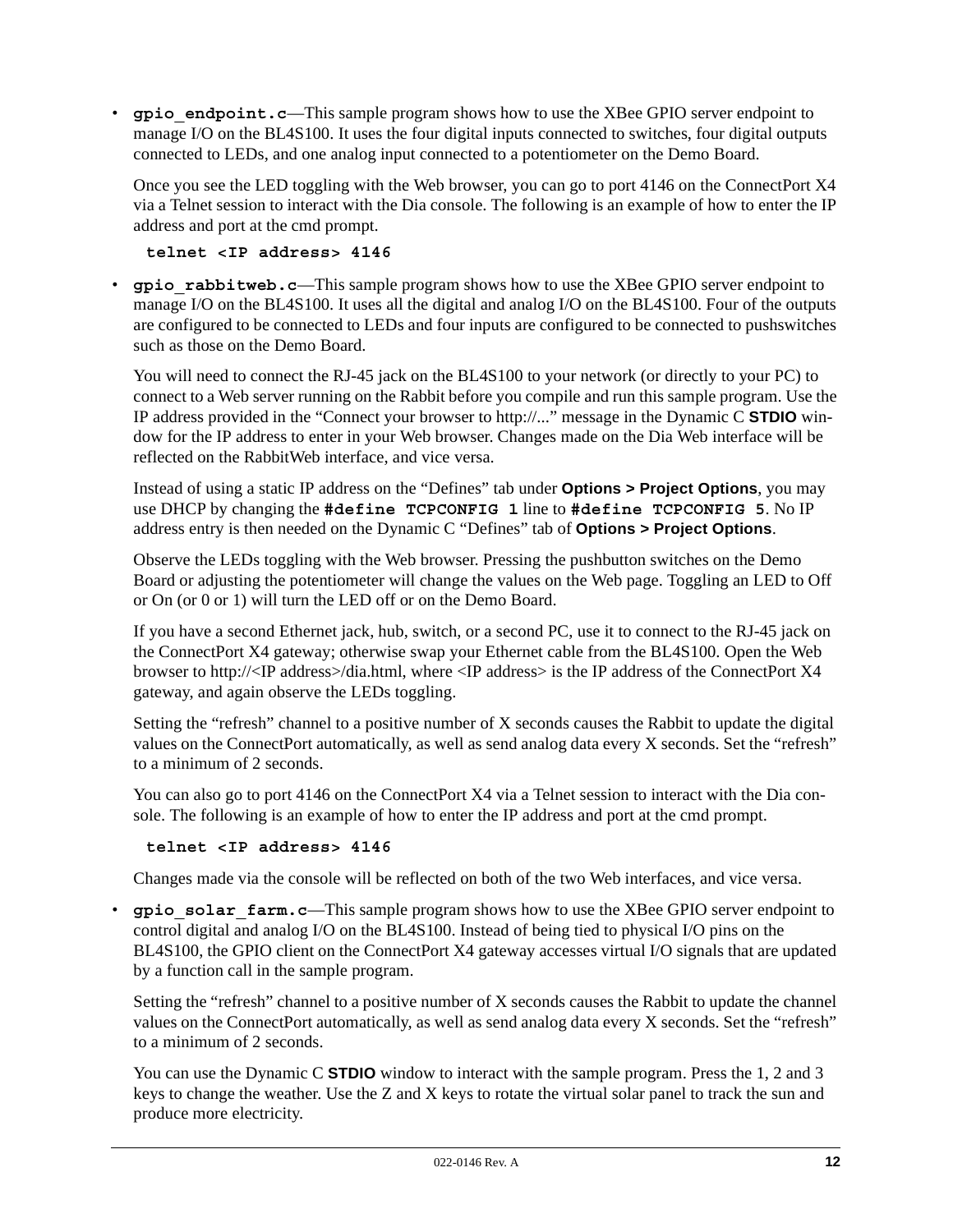You can also use a Telnet session on the ConnectPort X4 to interact with the Dia console. The following is an example of how to enter the IP address and port at the cmd prompt.

## **telnet <IP address> 4146**

Changes made via the console will be reflected on the Web interface, and vice versa.

## **Other Sample Programs**

Before a different configuration of Dia can be run (i.e., a different **.yml** file), Dia must be rebuilt. After building Dia, upload **bin\dia.zip** and the **.yml** file to the ConnectPort.

## **Named Attributes Sample**

The **named\_attributes.yml** config file is used with the Dynamic C **named\_attributes.c** program. Dia needs to be recompiled for this sample:

```
python make.py demos\rabbit\named_attributes\named_attributes.yml
```
The **named\_attributes.yml** file from the **demos\rabbit\named\_attributes** folder and **bin\dia.zip** must be installed on the ConnectPort X4 to use with the **named\_attributes.c** BL4S100 sample program; **dia.py** needs to be uploaded only once and is likely to have been uploaded already.

• **named attributes.c**— This sample program shows how to set up and use an endpoint with the Dynamic C XBEE API.LIB library in order to report values for multiple "named attributes" and allow a remote device to request changes to those values.

Clients can get and (for read/write attributes) set the attributes by name. Requests are sent as plain text, using the following format:

Requests (sent to the Rabbit):

name? — Sends the value of attribute <name>. name — Sends the value of attribute  $\langle$  name  $\rangle$  (? operator is implied). name=value — Set attribute <name> to <value>.

In requests, name can end with an asterisk (\*) as a wildcard to match any remaining characters. For example, "led\*?" will match "led1", "led2", "led3", and "led4" (and therefore generate four responses).

Wildcards work for setting values as well (for example, dout\*=1 to set all digital outputs to 1).

**NOTE:** Limits of the frame buffering between the BL4S100 and its XBee ZB RF module may cause some responses to be dropped if too many attributes are requested at once (that is, via the auto refresh Web page).

Responses (from the Rabbit):

name! — Error response, no attribute called <name>. name!value — Error response, unable to set <name> to <value>. name:value — Successful response, attribute <name> is set to <value>. (Sent in response to query (?) or assign (=) operators.)

Observe the LEDs with the Web browser. Pressing the pushbutton switches on the Demo Board or adjusting the potentiometer will change the display on the Web page. Setting an LED to Off or On (or 0 or 1) will turn the LED off or on the Demo Board.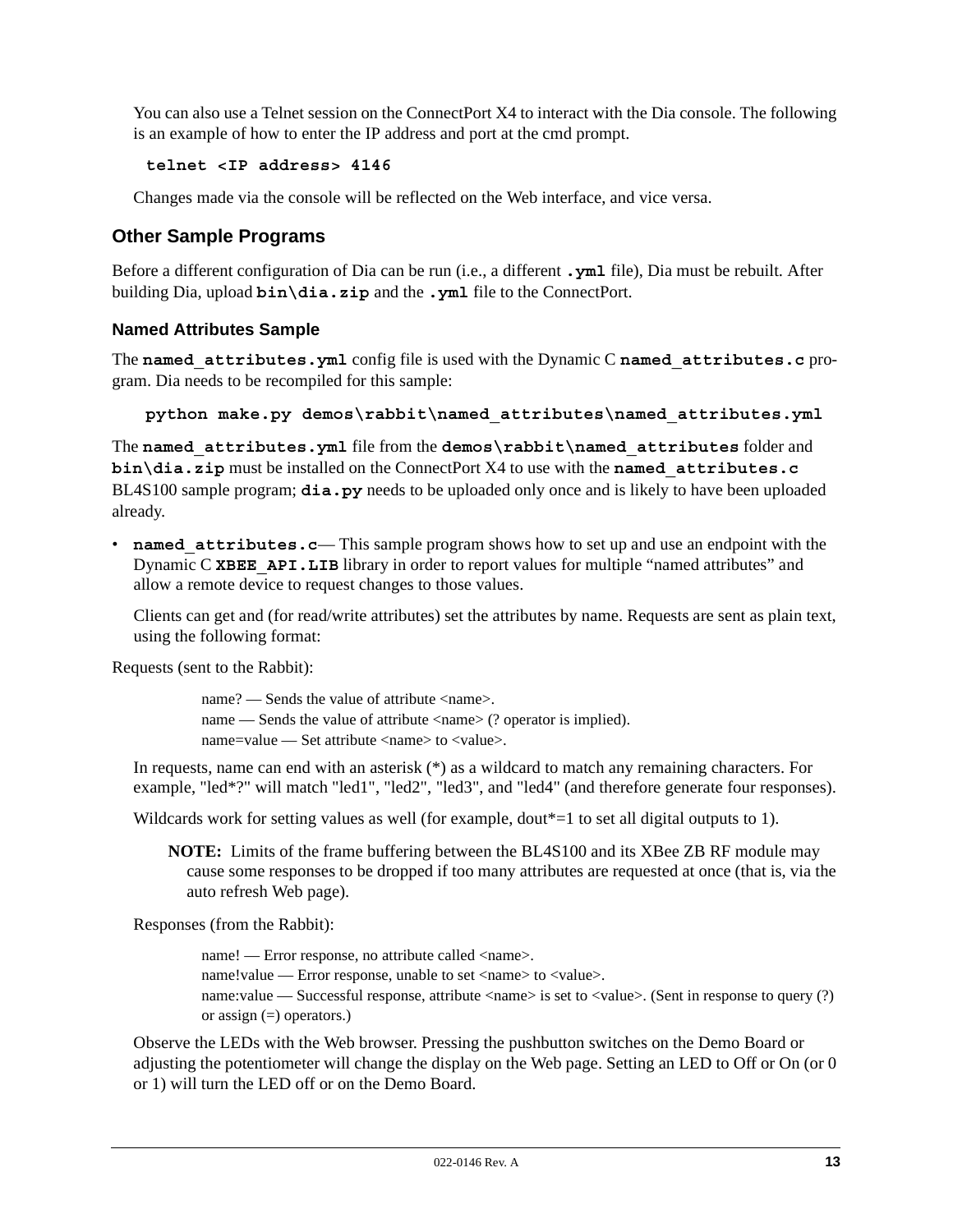Go to port 4146 on the ConnectPort X4 via the Telnet session to interact with the Dia console. The following is an example how to enter the IP address and port at the cmd prompt.

## **telnet <IP address> 4146**

Changes made via the console will be reflected on the Web interface, and vice versa.

The **named** attributes.c sample program uses the same mechanism for transport as do the samples **simple\_strings.c** and **simple\_chat.c**, but has a set of formatted message types to convey specific information. Therefore, **named\_attributes.c** can also be used with **simple\_chat.yml** to allow you to experiment with the named attributes protocol.

## **Simple Chat Sample**

The **simple** chat.yml config file is used with the Dynamic C **simple** chat.c sample program. Dia needs to be recompiled for this sample:

**python make.py demos\rabbit\simple\_chat\simple\_chat.yml**

The **simple\_chat.yml** file from the **demos\rabbit\simple\_chat** folder and **dia.zip** must be installed on the ConnectPort X4 to use it with the **simple\_chat.c** and **simple\_strings.c** BL4S100 sample programs; **dia.py** needs to be uploaded only once and is likely to have been uploaded already.

The **simple\_strings.c** and **simple\_chat.c** sample programs are similar; **simple\_chat.c** is an easier starting point to write your own application.

The **simple** chat.py script may be used instead of **simple** chat.yml to give a non-Dia example of how to interface with the XBee on the ConnectPort X4 gateway. It uses the ConnectPort as a Zigbee-TCP bridge and sends messages between the two.

• **simple** chat.c— This sample program shows how to set up and use endpoints with the Dynamic C XBEE API. LIB library in order to send simple strings between ZigBee-enabled devices.

Use the Web browser. to see the last string sent from the BL4S100 and enter strings to send to the BL4S100.

Go to port 4146 on the ConnectPort X4 via the Telnet session to interact with the Dia console. The following is an example how to enter the IP address and port at the cmd prompt.

```
telnet <IP address> 4146
```
Changes made via the console will be reflected on the Web interface, and vice versa.

• **simple strings.c**— This sample program shows how to set up and use endpoints with the Dynamic C XBEE API.LIB library in order to send simple strings between ZigBee-enabled devices.

Use the Web browser. to see the last string sent from the BL4S100 and enter strings to send to the BL4S100.

Go to port 4146 on the ConnectPort X4 via the Telnet session to interact with the Dia console. The following is an example how to enter the IP address and port at the cmd prompt.

#### **telnet <IP address> 4146**

Changes made via the console will be reflected on the Web interface, and vice versa.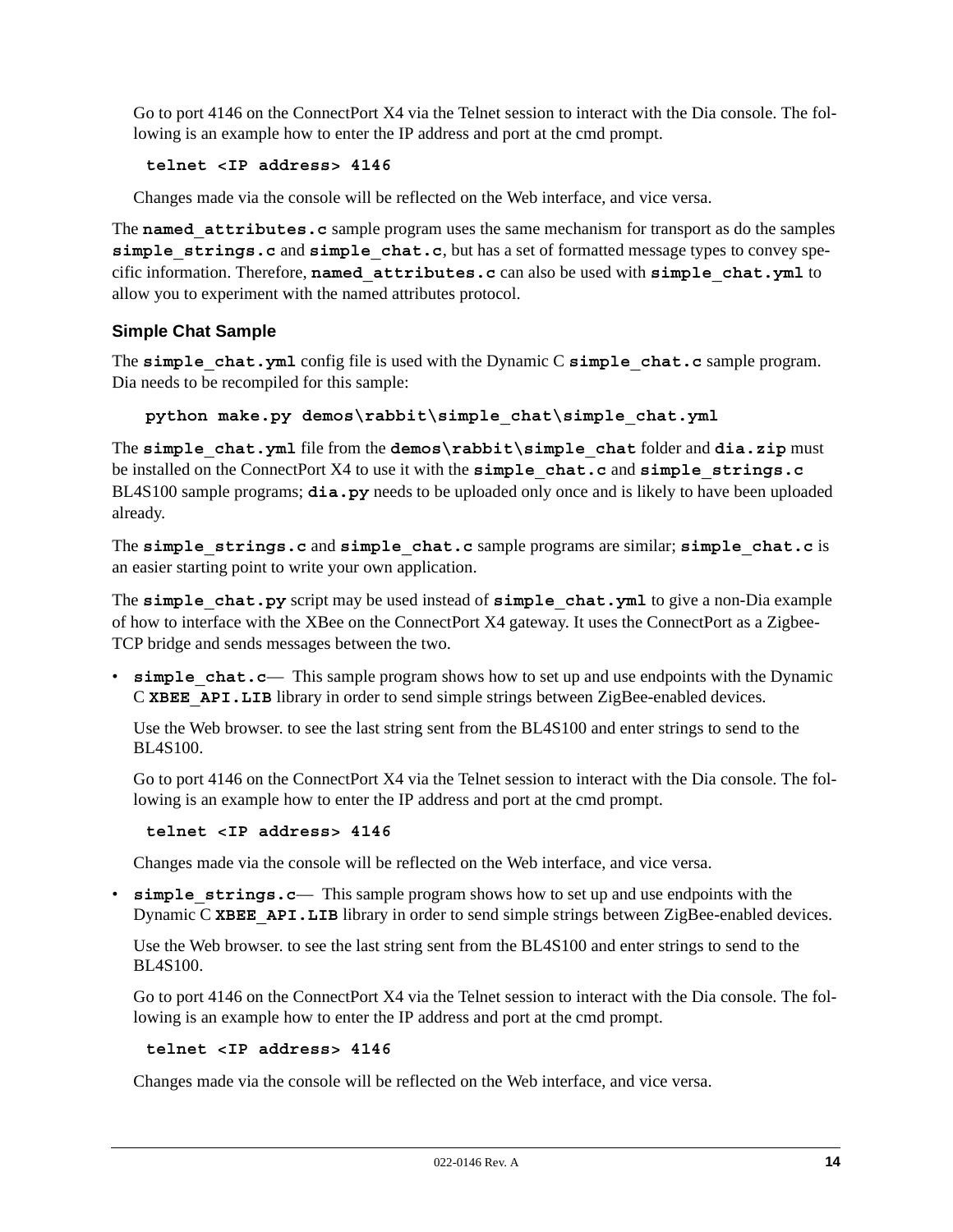# **Appendix — Reference Information**

## **Sample Program Walkthrough**

Let's examine some of the code in the **gpio** rabbitweb.c sample program.

## **XBee ZB RF Module Configuration Macros**

The XBee ZB RF module defaults to a router.

#### **#define XBEE\_ROLE NODE\_TYPE\_ROUTER**

The XBee ZB RF module may also be configured as a coordinator or an end device by installing the appropriate firmware and defining the macro to **NODE\_TYPE\_COORD** or **NODE\_TYPE\_ENDDEV**, respectively.

Set a Node ID to identify this node on the network. The Node ID is a string of up to 20 characters.

#### **#define NODEID\_STR "XBee GPIO RabbitWeb"**

Set the gain appropriately for the voltage range on the analog inputs. The GAIN\_X2 macro from the **BL4S1XX.LIB** library corresponds to a voltage range of 0–20 V, See the *BL4S100 User's Manual* for more information.

**DEMO\_GAIN GAIN\_X2**

Enable I/O change notification feature of the GPIO endpoint

#### **#define XBEE\_GPIO\_IOCHANGE**

The following user-defined macros set fields in the "Device Info" response.

```
#define XBEE_GPIO_MANUFACTURER 0x101e
#define XBEE_GPIO_FIRMWARE_VER 0x0100
#define XBEE_GPIO_DEVICE_TYPE 0xB100
```
## **Network Configuration Macros**

The network configuration used at startup is defined. These macros are used by the parameters in the function calls, and you may change the macro definitions to suit your needs.

#### **#define TCPCONFIG 1**

The **TCPCONFIG** macro tells Dynamic C to select your configuration from a list of default configurations in the Dynamic C LIB\TCPIP\TCP\_CONFIG.LIB library. The usual default of 1 for the **TCPCONFIG** macro will set the IP configuration to **10.10.6.100**, the netmask to **255.255.255.0**, and the nameserver and gateway to **10.10.6.1**. Use a value of 5 for the **TCPCONFIG** macro to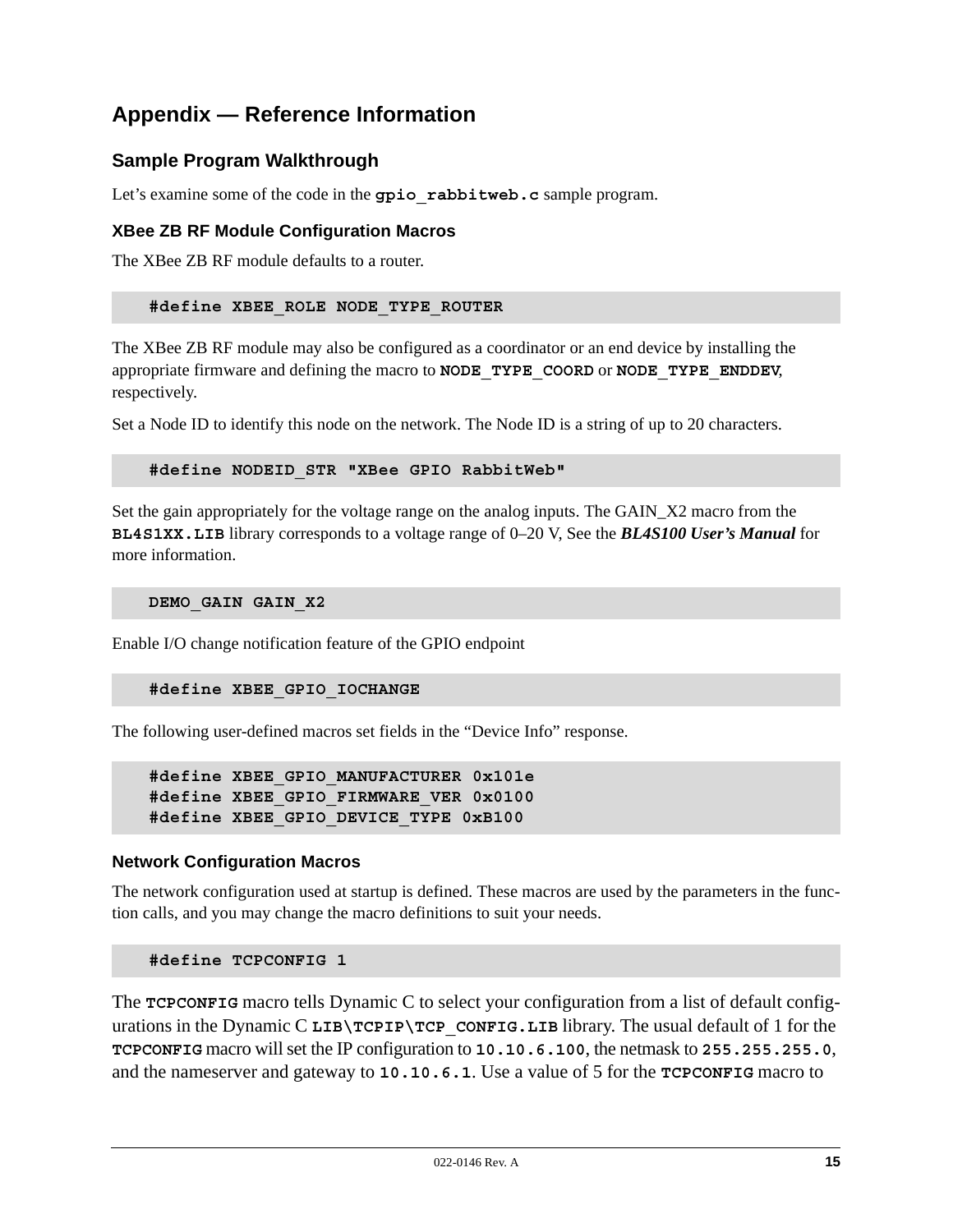determine the network parameters from a DHCP server on the network. Use function lookup (**Ctrl-H**) on **TCPCONFIG** for additional instructions on setting the TCP/IP networking configuration.

The HTTP server macros set up the RabbitWeb interface for the Web browser. The **USE\_RABBITWEB** macro is defined to **1** to use the HTTP server enhancements. The **HTTP\_MAXSERVERS** macro is set to **4** (four servers at a time).

```
#define USE_RABBITWEB 1
#define HTTP_MAXSERVERS 4
```
## **Other Sample Program Information**

Libraries that are not in **DEFAULT.H** or brought in by other libraries must have a **#use** in the sample program.

```
#use "XBee_GPIO_Server.lib"
#use "XBee_GPIO_BL4S100.lib"
#use "BL4S1xx.lib"
```
The I/O channel setup is described using names up to 20 characters long.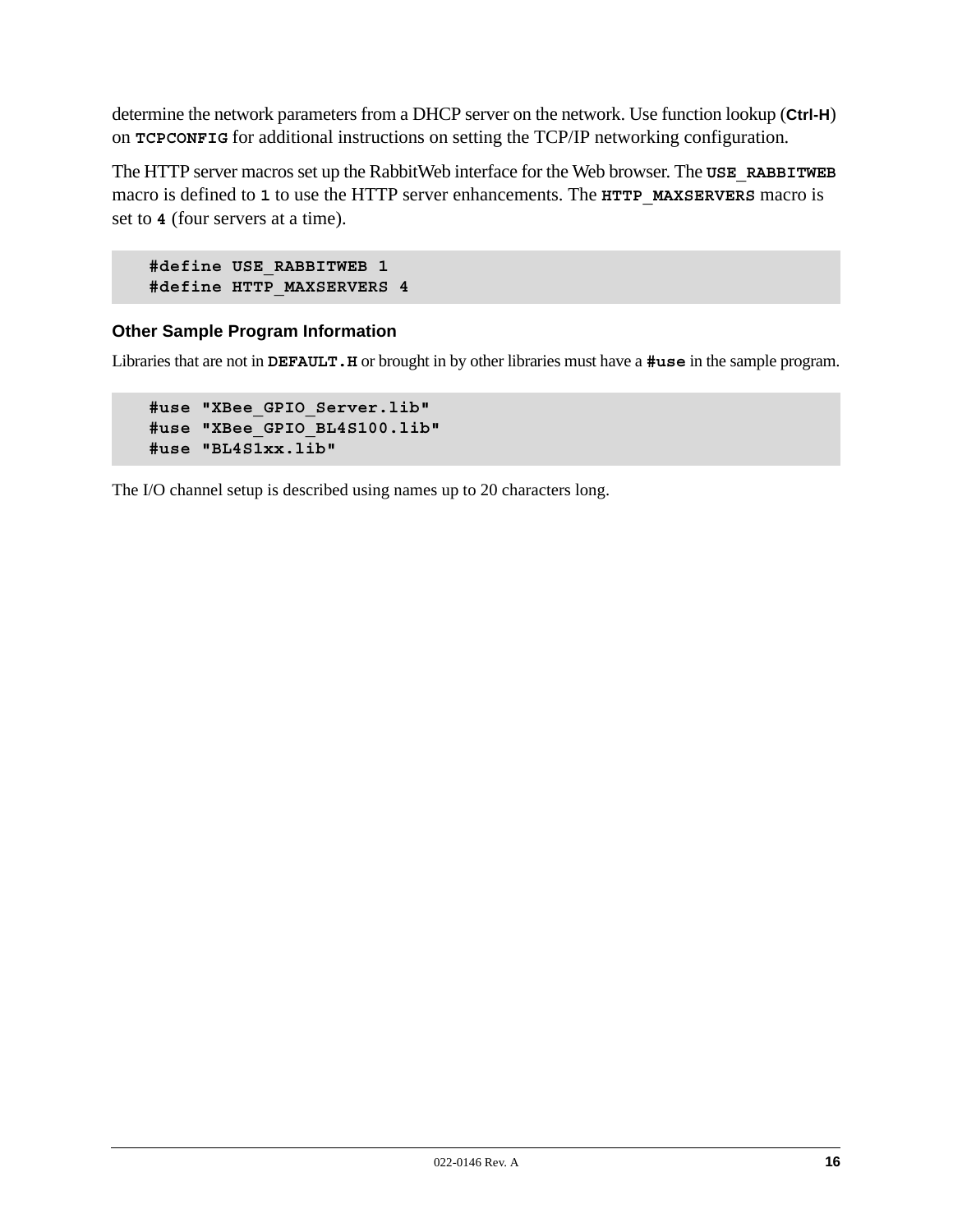| XBEE GPIO CONFIG START                                                                       |                  |                 |
|----------------------------------------------------------------------------------------------|------------------|-----------------|
| // Digital Outputs Type, "Name", I/O Channel                                                 |                  |                 |
| XBEE GPIO CONFIG ENTRY ( LED OUT, "LED1",                                                    |                  | $0$ ),          |
| XBEE GPIO CONFIG ENTRY ( LED OUT, "LED2",                                                    |                  | $1$ ),          |
| XBEE GPIO CONFIG ENTRY ( LED OUT, "LED3",                                                    |                  | $2$ ),          |
| XBEE GPIO CONFIG ENTRY ( LED OUT, "LED4",                                                    |                  | $3)$ ,          |
| XBEE GPIO CONFIG ENTRY (DIGITAL OUT, "OUT4",                                                 |                  | $4$ ),          |
| XBEE GPIO CONFIG ENTRY (DIGITAL OUT, "OUT5",                                                 |                  | $5$ ),          |
| XBEE GPIO CONFIG ENTRY ( DIGITAL OUT, "OUT6",                                                |                  | 6)              |
| XBEE GPIO CONFIG ENTRY (DIGITAL OUT, "OUT7",                                                 |                  | $7)$ ,          |
|                                                                                              |                  |                 |
| // Digital Inputs                                                                            |                  |                 |
| XBEE GPIO CONFIG ENTRY ( SWITCH IN, "SW1", 0),                                               |                  | $1$ ),          |
| XBEE GPIO CONFIG ENTRY (SWITCH IN,<br>XBEE GPIO CONFIG ENTRY ( SWITCH IN,                    | "SW2",           | $2$ ),          |
| $XBEE$ GPIO CONFIG ENTRY ( $SWITCH$ IN, $MSW4$ ",                                            | "SW3",           | $3$ ),          |
| XBEE GPIO CONFIG ENTRY (DIGITAL IN, "IN4",                                                   |                  | $4$ ),          |
| XBEE GPIO CONFIG ENTRY ( DIGITAL IN,                                                         |                  | $5$ ),          |
| XBEE GPIO CONFIG ENTRY ( DIGITAL IN,                                                         | "IN5",<br>"IN6", | 6),             |
|                                                                                              |                  | 7),             |
| XBEE_GPIO_CONFIG_ENTRY(DIGITAL_IN, "IN7",<br>xBEE GPIO CONFIG ENTRY ( DIGITAL IN, "IN8", 8), |                  |                 |
| XBEE GPIO CONFIG ENTRY ( DIGITAL IN, "IN9", 9),                                              |                  |                 |
| XBEE GPIO CONFIG ENTRY ( DIGITAL IN,                                                         |                  | "IN10", $10$ ), |
| XBEE GPIO CONFIG ENTRY ( DIGITAL IN,                                                         | "IN $11"$ ,      | $11$ ),         |
|                                                                                              |                  |                 |
| // Analog Inputs                                                                             |                  |                 |
| XBEE GPIO CONFIG ENTRY (ANALOG IN, "AINO",                                                   |                  | $0$ ),          |
| XBEE GPIO CONFIG ENTRY (ANALOG IN, "AIN1",                                                   |                  | $1$ ),          |
| XBEE GPIO CONFIG ENTRY (ANALOG IN,                                                           | "AIN2",          | $2$ ),          |
| XBEE GPIO CONFIG ENTRY (ANALOG IN, "AIN3",                                                   |                  | $3$ ),          |
| XBEE GPIO CONFIG ENTRY (ANALOG_IN, "AIN4",                                                   |                  | $4$ ),          |
| XBEE GPIO CONFIG ENTRY (ANALOG IN, "AIN5",                                                   |                  | $5$ ),          |
| XBEE GPIO CONFIG ENTRY (ANALOG IN, "AIN6", 6),                                               |                  |                 |
| XBEE GPIO CONFIG ENTRY ( ANALOG IN,                                                          | "AIN $7"$ ,      | $7)$ ,          |

The **XBEE** GPIO IOCHANGE is defined to include code to send all I/O changes automatically to a particular client.

```
#ifdef XBEE_GPIO_IOCHANGE
    #define CH_REFRESH 100
    XBEE_GPIO_CONFIG_ENTRY( ANALOG_OUT, "refresh", CH_REFRESH ),
#endif
```
The endpoint table defines what endpoints the application has and what cluster IDs are associated with it. Each endpoint is associated with a profile and a device. The device is not important in ZigBee, but the profile is very important. A profile defines what commands and data formats and functions are available on a network. Any device implementing some or all of these items may join the network and be used or use other devices.

A network may support more than one profile.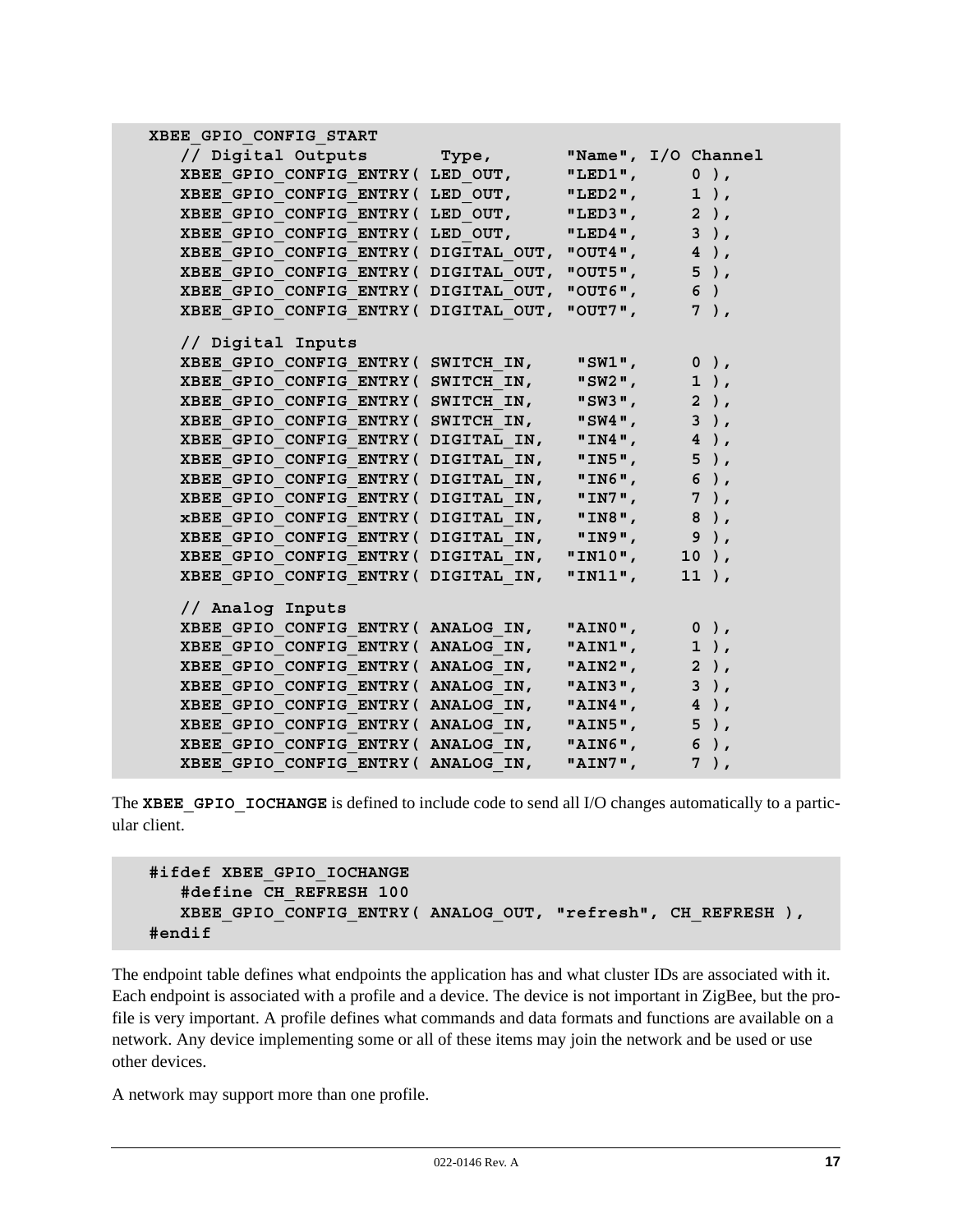Applications using the **XBEE** API.LIB library must define an endpoint table, even if it is empty.

```
ENDPOINT_TABLE_BEGIN
    // start with any user-defined endpoints
    // ENDPOINT_TABLE_ENTRY(Endpt, desc, profile, device, flags,
    // IC, OC, ICL, OCL),
    // include the XBee GPIO endpoint
    XBEE_GPIO_ENDPOINT
ENDPOINT_TABLE_END
```
The background pages for the Web pages associated with the RabbitWeb display are imported.

```
#ximport "pages/iosample.html" iosample_html
#ximport "pages/iovalues.html" iovalues_html
#ximport "pages/iosample.css" iosample_css
#ximport "pages/rabbitlogo.png" rabbitlogo_png
```
These imported files are associated with Web server URLs.

```
SSPEC_RESOURCETABLE_START
    SSPEC_RESOURCE_XMEMFILE("/", iosample_html),
    SSPEC_RESOURCE_XMEMFILE("/iovalues.html", iovalues_html),
    SSPEC_RESOURCE_XMEMFILE("/iosample.css", iosample_css),
    SSPEC_RESOURCE_XMEMFILE("/rabbitlogo.png", rabbitlogo_png)
SSPEC_RESOURCETABLE_END
```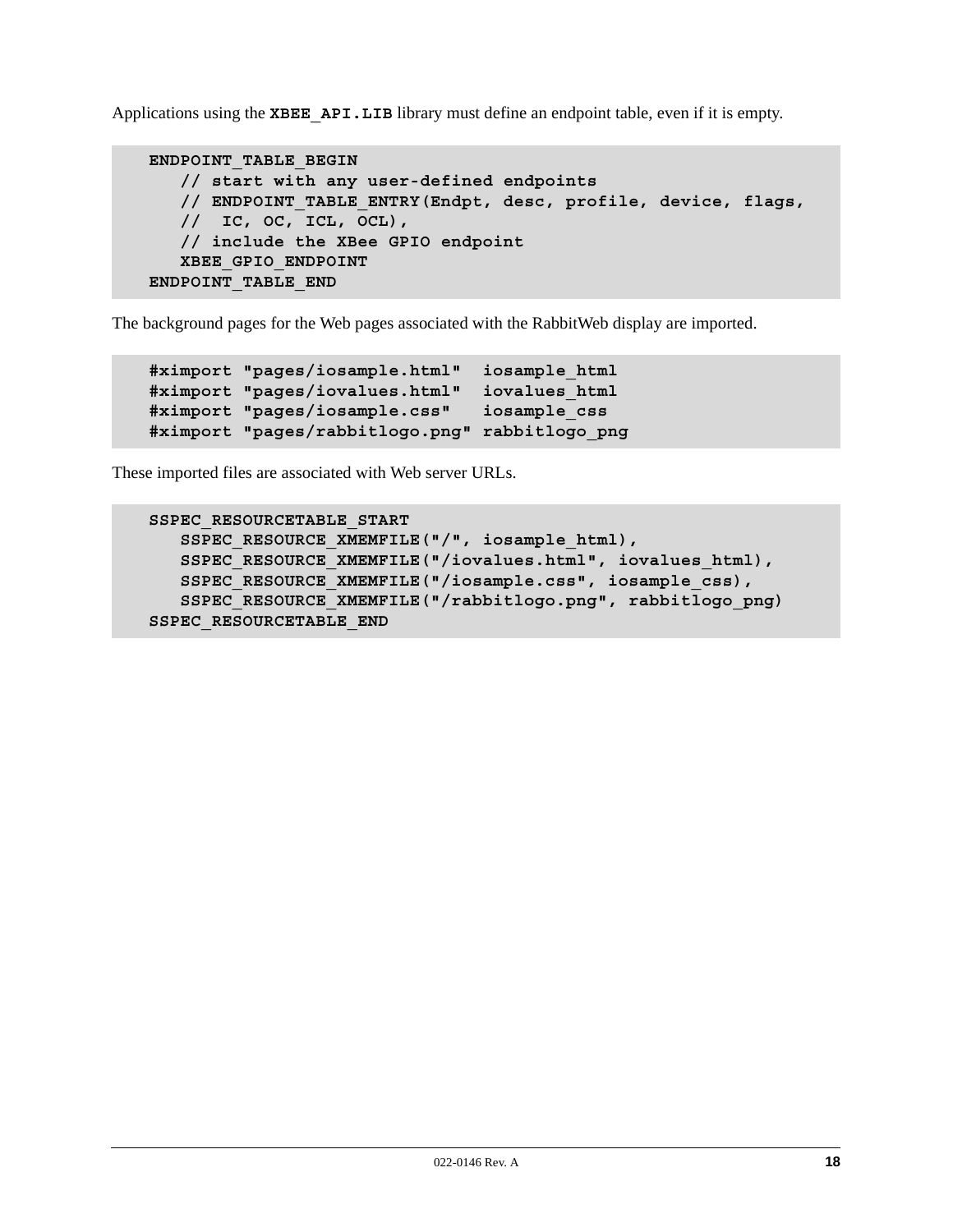# **Function Reference Guide**

Function for use with the XBee ZB RF modules are in the Dynamic C LIB\Rabbit4000\XBee\XBEE **API.LIB** library. These ZigBee-specific functions are described in *An Introduction to ZigBee*, which is included in the online documentation set.

Functions specific to the iDigi BL4S100 Add-On Kit ZB are described in this Application Note.

## **XBee\_GPIO\_BL4S100 Library**

The Dynamic C LIB\Rabbit4000\iDigi\XBee GPIO BL4S100.LIB library supports running the XBee GPIO server on a BL4S100 single-board computer. As long as your application is only presenting physical I/O on the BL4S100 to the XBee GPIO server interface, you can have this library handle all output changes by defining three macros and **#use** this library in your application:

## **Macros**

| XBEE GPIO DISABLE ANALOG | This macro disables the analog inputs, making them unavail-<br>able to the GPIO endpoint.    |
|--------------------------|----------------------------------------------------------------------------------------------|
|                          | <b>XBEE GPIO INPUT LOW</b> (default value) if digital input is<br>low when switch is closed. |
| XBEE GPIO SWITCH CLOSED  | XBEE GPIO INPUT HIGH if digital input is high when<br>switch is closed.                      |
|                          | XBEE GPIO OUTPUT SINK (default value) if LED is<br>active low (lit when output is low)       |
| XBEE GPIO LED ON         | XBEE GPIO OUTPUT SOURCE if LED is active high (lit<br>when output is high).                  |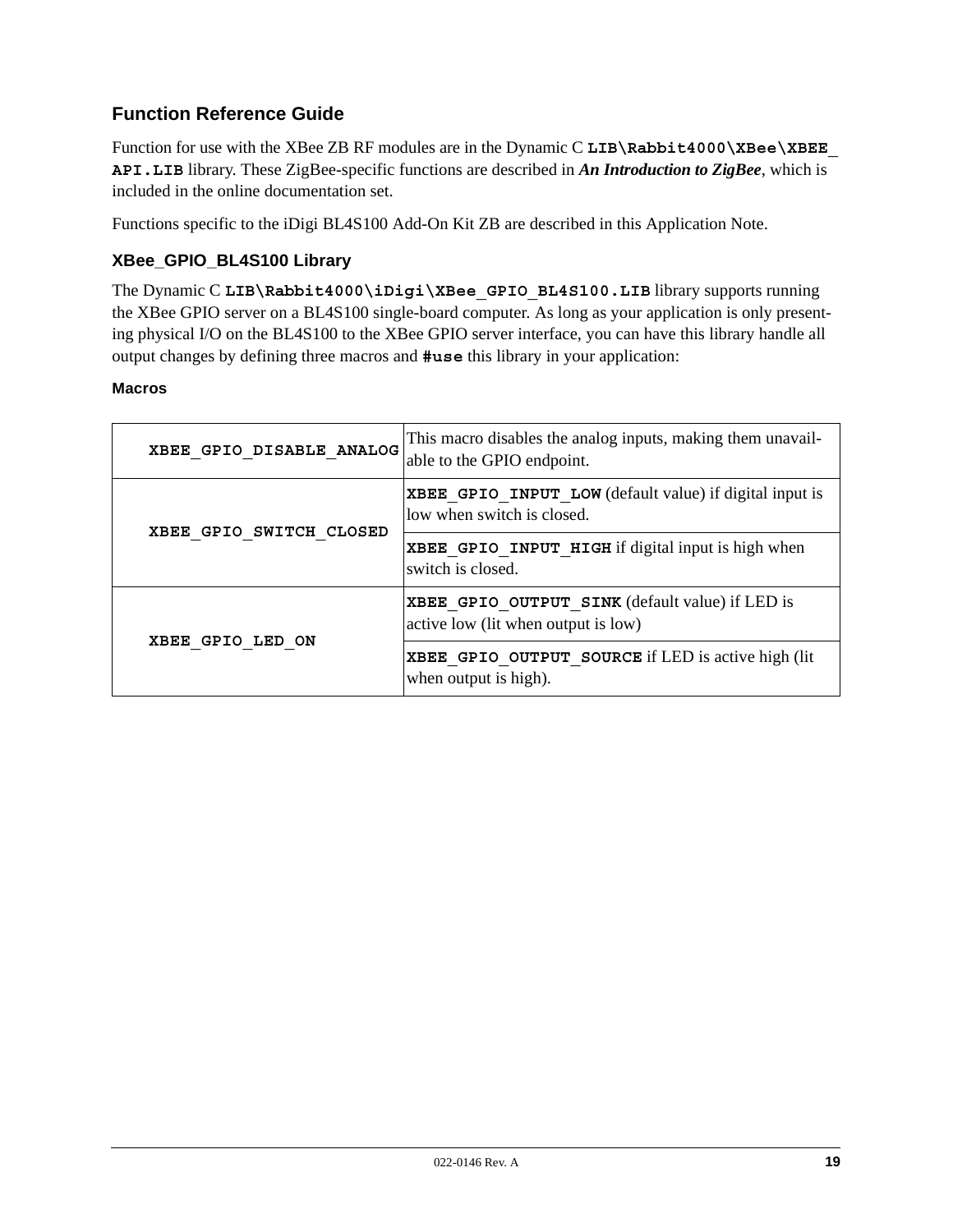# **hw\_set\_digital\_out**

## **int hw\_set\_digital\_out (int signal, int value);**

#### **DESCRIPTION**

Hardware-specific function for setting digital (or tristate) output.

## **PARAMETERS**

| signal | Signal number to update, used to look up I/O channel in xbee_gpio_config. |
|--------|---------------------------------------------------------------------------|
| value  | New value for the digital output, should be one of the following:         |
|        | XBEE GPIO OUTPUT LOW                                                      |
|        | XBEE GPIO OUTPUT HIGH                                                     |
|        | XBEE GPIO OUTPUT OFF                                                      |
|        | XBEE GPIO OUTPUT ON                                                       |
|        | XBEE GPIO OUTPUT SINK                                                     |
|        | XBEE GPIO OUTPUT SOURCE                                                   |
|        | XBEE GPIO OUTPUT TRISTATE                                                 |

#### **RETURN VALUE**

 $0 =$  output set.

**-EINVAL** = chosen signal is invalid or not a digital output; new value for signal is invalid for its signal type.

**-EPERM** = channel is not configured as a digital output.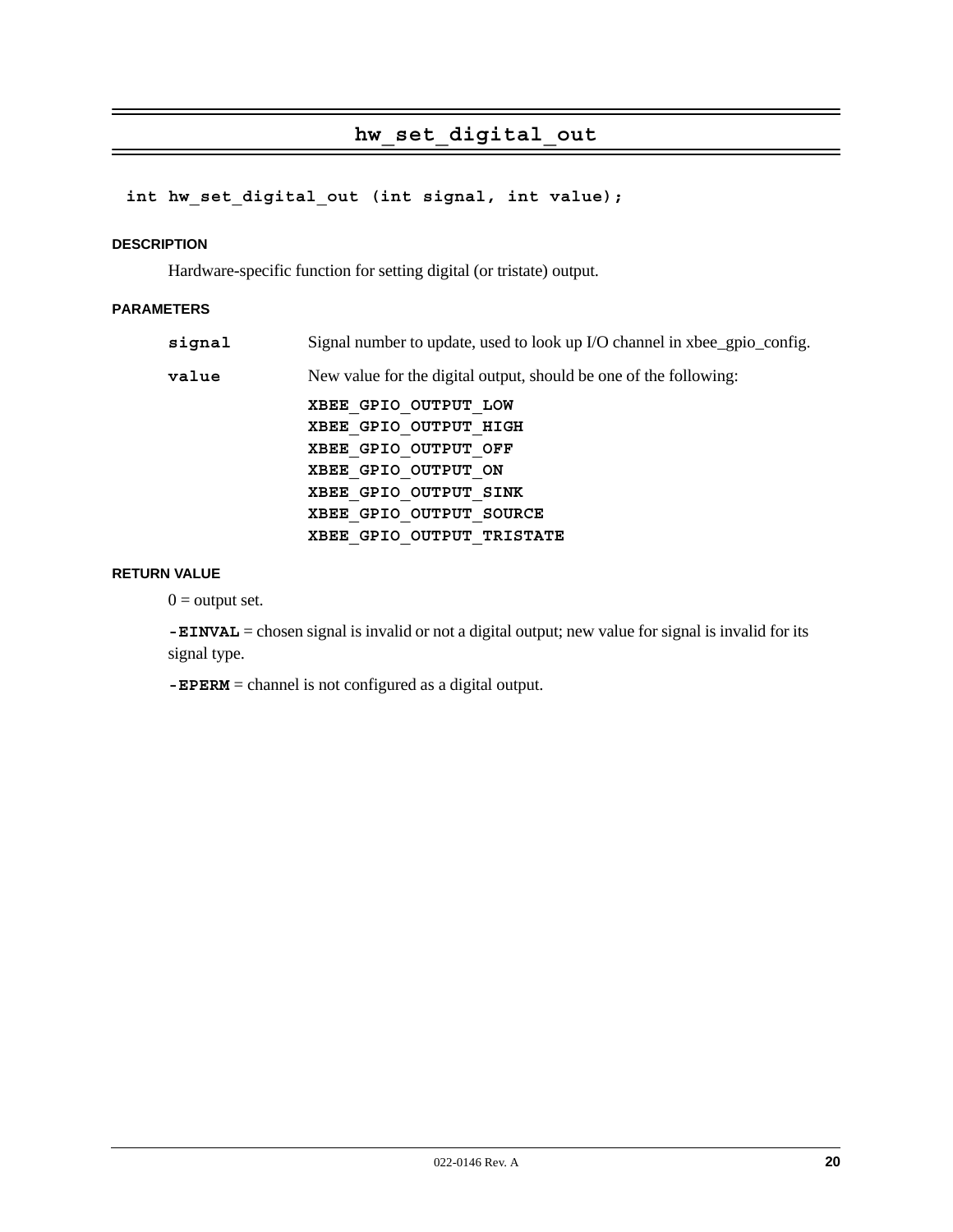## **hw\_set\_analog\_out**

#### **int hw\_set\_analog\_out (int signal, float value);**

#### **DESCRIPTION**

Hardware-specific function for setting analog output.

#### **PARAMETERS**

signal Signal number to update, used to look up I/O channel in xbee\_gpio\_config.

**value** New value for analog output.

#### **RETURN VALUE**

**-EINVAL**: the specific BL4S100 does not have analog outputs; this is just a stub function call that always returns an error.

# **xbee\_gpio\_read\_inputs**

#### **void xbee\_gpio\_read\_inputs();**

#### **DESCRIPTION**

Reads analog and digital inputs, and pass updated values to **xbee\_gpio\_set\_{dig|ana}** in functions.

Should only be called after xbee\_gpio\_hw\_init().

# **xbee\_gpio\_hw\_init**

**void xbee\_gpio\_hw\_init();**

## **DESCRIPTION**

Initializes I/O pins on the BL4S100 using configuration set with **XBEE\_GPIO\_CONFIG\_ START**, **\_ENTRY**, and **\_END** macros.

Associates the analog I/O ranges with their appropriate signals in the **xbee\_gpio** structure.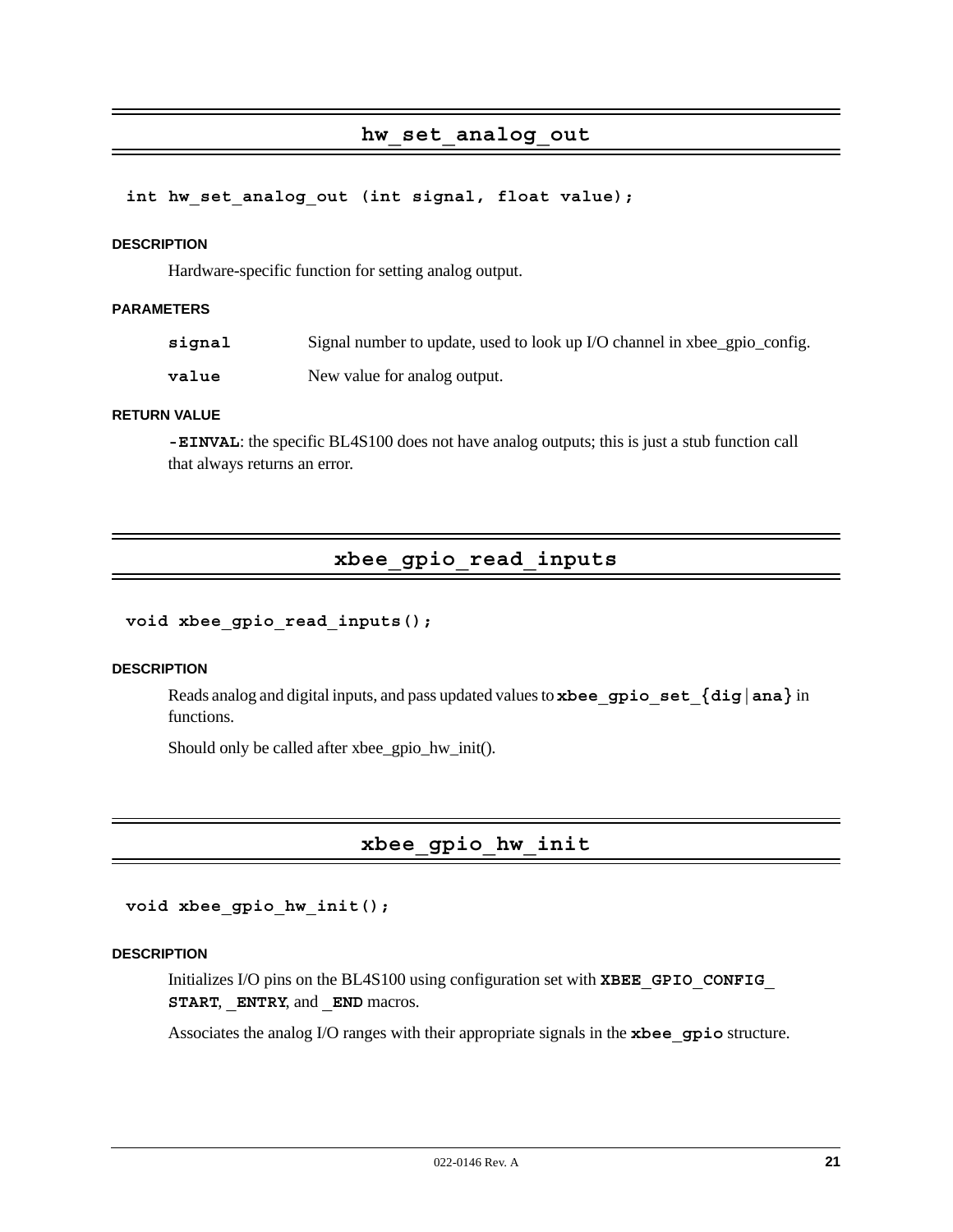## **XBee\_GPIO\_Server Library**

The Dynamic C LIB\Rabbit4000\iDigi\XBee GPIO SERVER.LIB library implements a GPIO endpoint server using a protocol documented in this library. Your application will need to set up some tables, define some macros, and provide some support functions in order to use this library.

You will probably find it easiest to use one of the sample programs in the **Samples/iDigi/BL4S100** directory as a starting point for your own application, or at least as an example of the required code to make use of this library.

When your application sets up the endpoint table using the **ENDPOINT\_TABLE\_BEGIN**, **\_ENTRY**, and **\_END** macros in the **XBEE\_API.LIB** library, you will need to include **XBEE\_GPIO\_ENDPOINT** in the list to register the GPIO server's endpoint handlers with the library:

```
ENDPOINT_TABLE_BEGIN
```

```
 // start with any user-defined endpoints
    // Endpt, desc, profile, device, flags, IC, OC, ICL, OCL)
   ENDPOINT TABLE ENTRY(2, 0, 42, 1, 0, 1, 0, &StringInCluster, NULL),
    // include the XBee GPIO Endpoint
    XBEE_GPIO_ENDPOINT
ENDPOINT_TABLE_END
```
You need to provide two support functions for this library to call after validating a request to change a digital or analog output. These functions are where your application actually changes the physical outputs:

```
int xbee gpio hw digout(int signal, int value);
int xbee gpio hw anaout(int signal, float value);
```
One of the following values will be passed to **xbee\_gpio\_hw\_digout()**:

```
XBEE_GPIO_OUTPUT_LOW
XBEE_GPIO_OUTPUT_HIGH
XBEE_GPIO_OUTPUT_OFF
XBEE_GPIO_OUTPUT_ON
XBEE_GPIO_OUTPUT_SINK
XBEE_GPIO_OUTPUT_SOURCEXBEE_GPIO_OUTPUT_TRISTATE
```
Both functions should return 0 if the change was successful, or any non-zero value to indicate an error (and to cancel the change).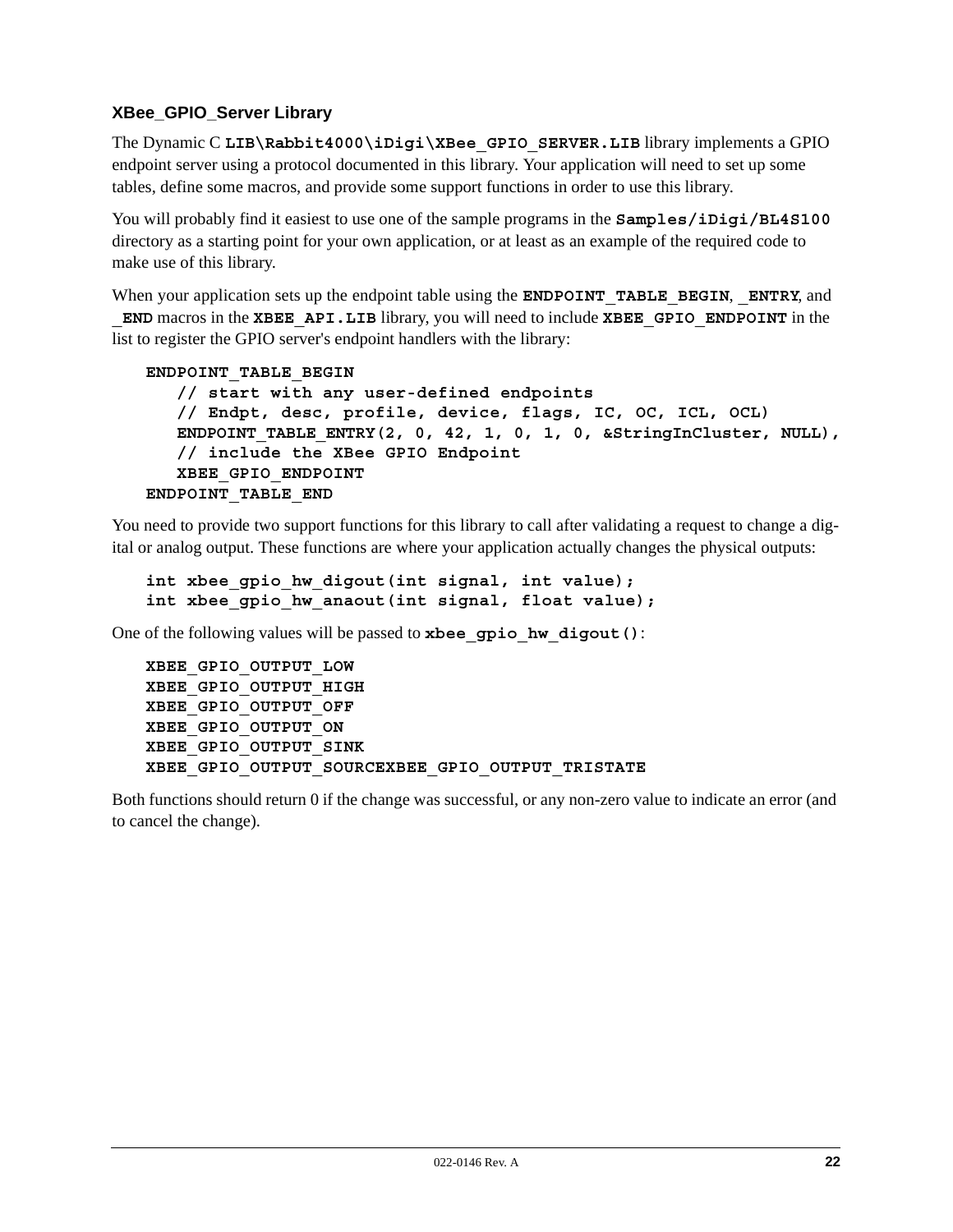You need to set up a table to describe the I/O signals made available via the GPIO endpoint. You should use the following macros to define the **xbee\_gpio\_config** table:

**XBEE\_GPIO\_CONFIG\_START XBEE\_GPIO\_CONFIG\_ENTRY(type, name, channel) XBEE\_GPIO\_CONFIG\_END**

## **PARAMETERS**

| type    | one of the following.                                                                                                                                                                                                                    |
|---------|------------------------------------------------------------------------------------------------------------------------------------------------------------------------------------------------------------------------------------------|
|         | Special Types:                                                                                                                                                                                                                           |
|         | <b>DISABLED</b> — $I/O$ signal that cannot be read or written                                                                                                                                                                            |
|         | Outputs:                                                                                                                                                                                                                                 |
|         | <b>DIGITAL OUT</b> — output with two states, low and high                                                                                                                                                                                |
|         | <b>LED</b> $OUT$ — output with two states, off and on                                                                                                                                                                                    |
|         | $SINK$ $OUT$ — output set to sink or tristate                                                                                                                                                                                            |
|         | <b>SOURCE OUT</b> — output set to source or tristate                                                                                                                                                                                     |
|         | <b>TRISTATE OUT</b> — output set to sink, source, or tristate                                                                                                                                                                            |
|         | ANALOG_OUT - general analog output                                                                                                                                                                                                       |
|         | Inputs:                                                                                                                                                                                                                                  |
|         | <b>DIGITAL</b> IN — input with two states, low and high                                                                                                                                                                                  |
|         | <b>SWITCH IN</b> — input with two states, open and closed                                                                                                                                                                                |
|         | <b>ANALOG</b> $IN$ - general analog input                                                                                                                                                                                                |
| name    | a string used to identify the I/O signal to the GPIO client. This name can be<br>from zero to 20 characters long.                                                                                                                        |
| channel | an 8-bit value used to map the I/O signal to a physical I/O on the device. It<br>is not sent to the client, but can be used by the xbee gpio hw<br>digout () and xbee_gpio_hw_anaout () functions when updating<br>the physical outputs. |

If you are not using analog I/O on the GPIO endpoint, you need to have the following:

## **#define XBEE\_GPIO\_DISABLE\_ANALOG**

so the libraries do not generate compiler errors with references to the analog range table.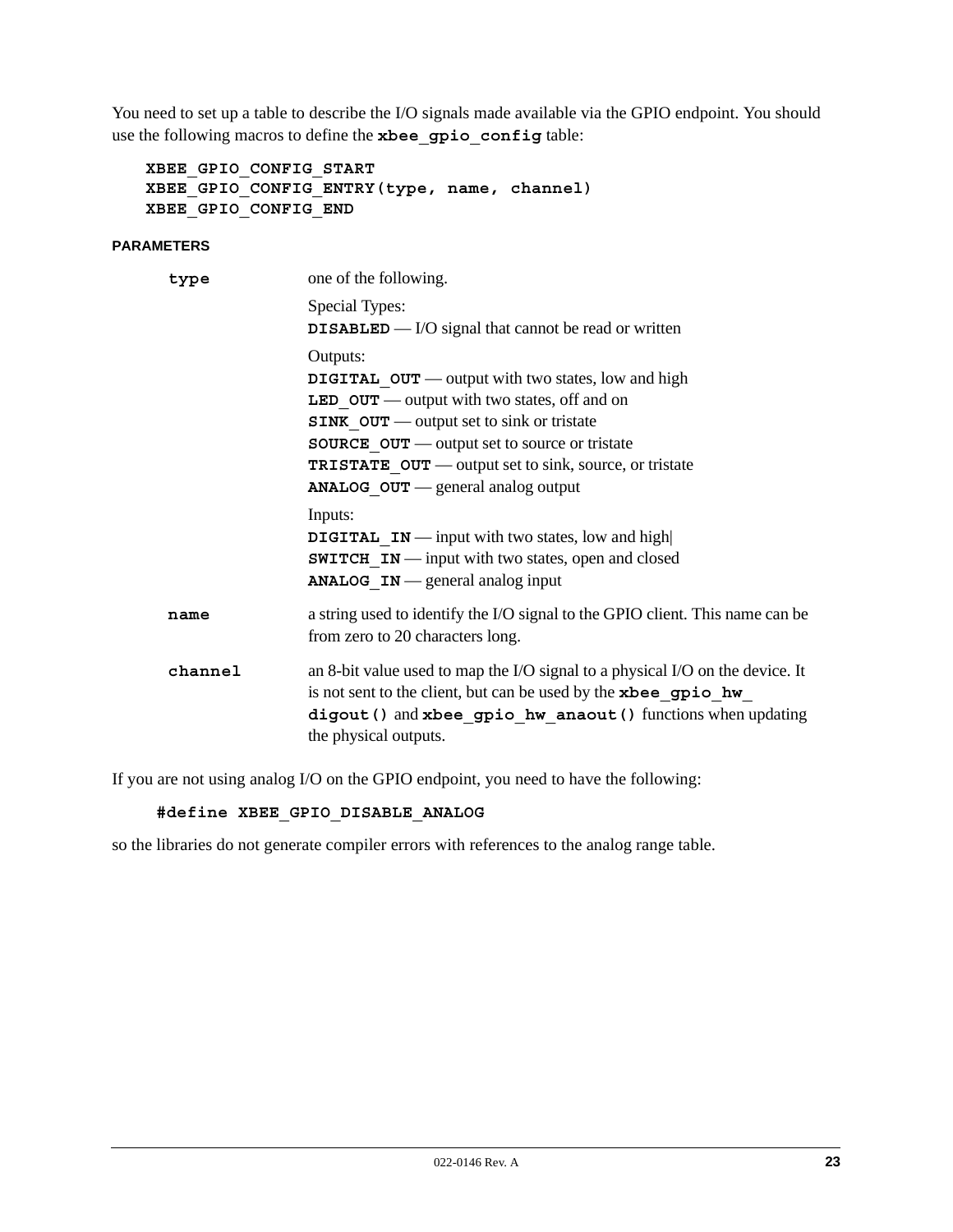If the signal table includes any analog I/O, you need to describe their ranges by using the following macros to define the **xbee\_gpio\_ana\_range** table.

```
XBEE_GPIO_ANA_RANGE_START
```

```
 XBEE_GPIO_ANA_RANGE_ENTRY(IN, ch, lower, upper, units, mode, gain)
    XBEE_GPIO_ANA_RANGE_ENTRY(OUT, ch, lower, upper, units, pol, initial_out)
XBEE_GPIO_ANA_RANGE_END
```
**PARAMETERS**

| type               | must be either <b>IN</b> or <b>OUT</b> .                                                                                       |
|--------------------|--------------------------------------------------------------------------------------------------------------------------------|
| ch                 | to the XBEE GPIO ANA RANGE ENTRY macro is used to match the en-<br>try to an analog input from the xbee gpio config table.     |
| lower<br>upper     | define the valid range of values for this input.                                                                               |
| units              | a zero- to 15-byte string describing the units for the input<br>(e.g., "V", "mA", "%").                                        |
| mode<br>gain       | For inputs, integers that can be used by your program's startup code to ini-<br>tialize the inputs.                            |
| pol<br>initial out | For outputs, pol (an integer) and initial out (float) can be used by<br>your program's startup code to initialize the outputs. |

Your application is also responsible for keeping a table of inputs up to date. This library provides two function for your application to report the current value of each digital and analog input:

**xbee\_gpio\_set\_digin xbee\_gpio\_set\_anain**

Call **xbee\_gpio\_init()** at the start of your application, and call **xbee\_gpio\_tick()** on a regular basis to handle GPIO requests.

When updating the I/O values, your application can make use the macro **XBEE** GPIO CONFIG COUNT to loop through signals in the **xbee\_gpio\_config** table that are defined by the X**BEE\_GPIO\_ CONFIG\_START**, **\_ENTRY**, and **\_END** macros.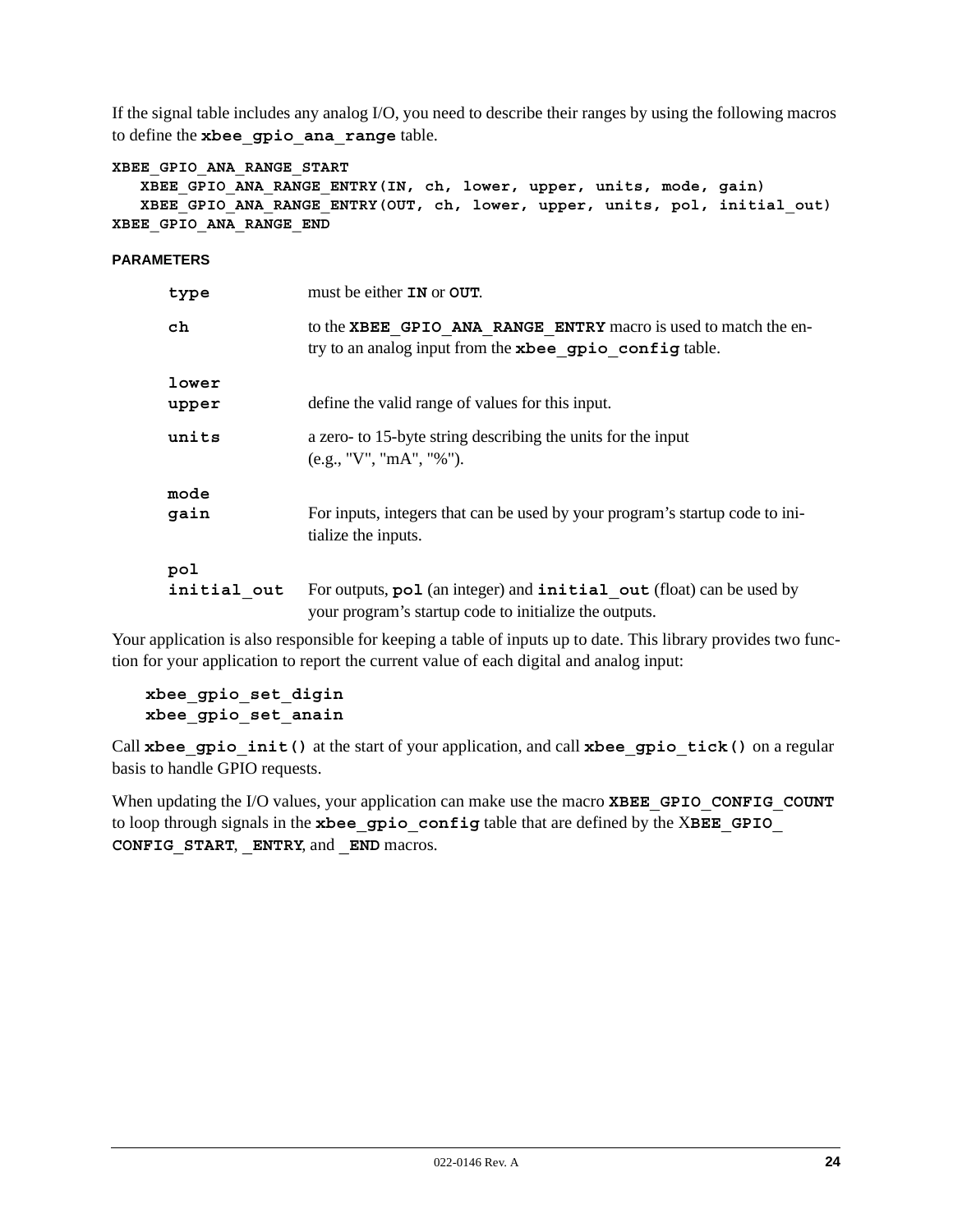You can read the following elements from each entry.

```
xbee_gpio_config[signal].type
```
The type defined by the macro **XBEE\_GPIO\_CONFIG\_ENTRY**, prefixed with **XBEE\_GPIO\_TYPE\_** (for example, **XBEE\_GPIO\_TYPE\_DIGITAL\_OUT**, **XBEE\_GPIO\_TYPE\_LED\_OUT**, **XBEE\_GPIO\_ TYPE\_ANALOG\_IN**, **XBEE\_GPIO\_TYPE\_SWITCH\_IN**).

**xbee\_gpio\_config[signal].name**

Zero- to 20-byte null-terminated string defined by the **XBEE\_GPIO\_CONFIG\_ENTRY** macro.

**xbee\_gpio\_config[signal].channel**

8-bit channel defined by the macro **XBEE\_GPIO\_CONFIG\_ENTRY**.The **xbee\_gpio** table provides access to current signal values and a pointer to analog ranges.

**xbee\_gpio[signal].value.digita**

Current value of a digital signal.

```
xbee_gpio[signal].value.analog
```
Current value of an analog signal.

```
xbee_gpio[signal].range
```
For analog inputs and outputs, you can use far xbee gpio ana range t \* to access the following elements:

```
float lower, upper; // upper and lower range, set to 0 if no range
char units[16];
```

```
// for inputs
int u.in.mode; // mode setting for ADC (from RANGE maco)
int u.in.gain; // gain setting for ADC (from RANGE macro)
```
**// for outputs int u.out.polarity; // polarity setting for DAC (from RANGE macro) float u.out.initial\_out; // starting value for DAC (from RANGE macro)**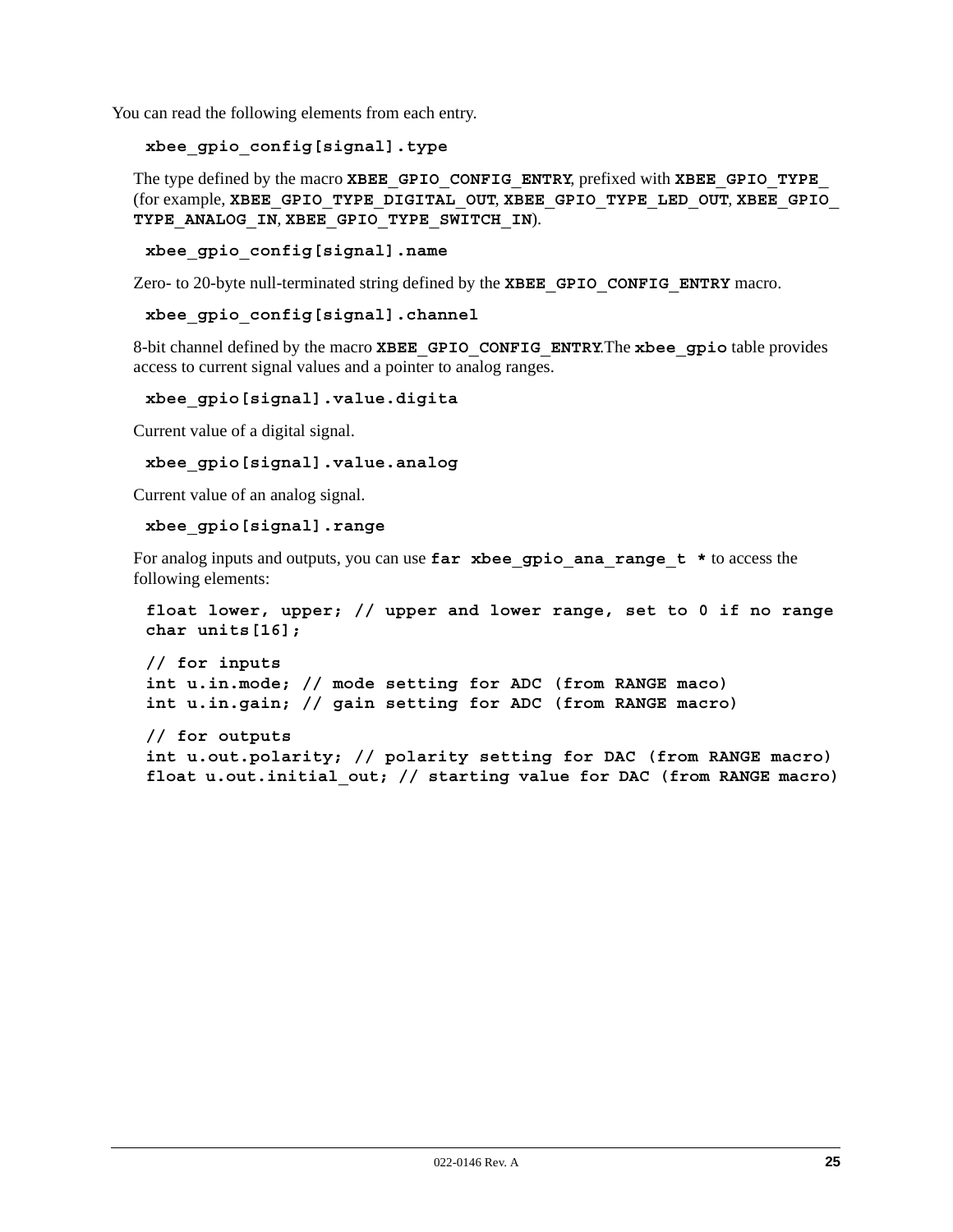## **Optional Macros**

| XBEE GPIO MANUFACTURER   | 16-bit value sent in the Device Info Response. Defaults to<br>0x101E (Digi's ZigBee Manufacturer ID).                                                                                                                                                                                                                                                          |
|--------------------------|----------------------------------------------------------------------------------------------------------------------------------------------------------------------------------------------------------------------------------------------------------------------------------------------------------------------------------------------------------------|
| XBEE GPIO FIRMWARE VER   | 16-bit value sent in the Device Info Response. Defaults to<br>0x0000.                                                                                                                                                                                                                                                                                          |
| XBEE GPIO DEVICE TYPE    | 16-bit value sent in the Device Info Response. Defaults to<br>0x0000.                                                                                                                                                                                                                                                                                          |
| XBEE GPIO DISABLE ANALOG | Define this macro if your program does not use of any of the<br>analog I/O types.                                                                                                                                                                                                                                                                              |
| XBEE GPIO IOCHANGE       | Define this macro to include code to send all digital I/O<br>changes automatically to a particular client. If analog I/O has<br>been enabled, the library can send the status of all analog sig-<br>nals automatically at a fixed frequency (like every 5 seconds).<br>See the function help for xbee_gpio_iochange_<br>destination () for additional details. |
| XBEE GPIO VERBOSE        | Library will print status messages to STDOUT.                                                                                                                                                                                                                                                                                                                  |
| XBEE GPIO DEBUG          | Functions will be debuggable (for example, you can set break-<br>points and single-step into them).                                                                                                                                                                                                                                                            |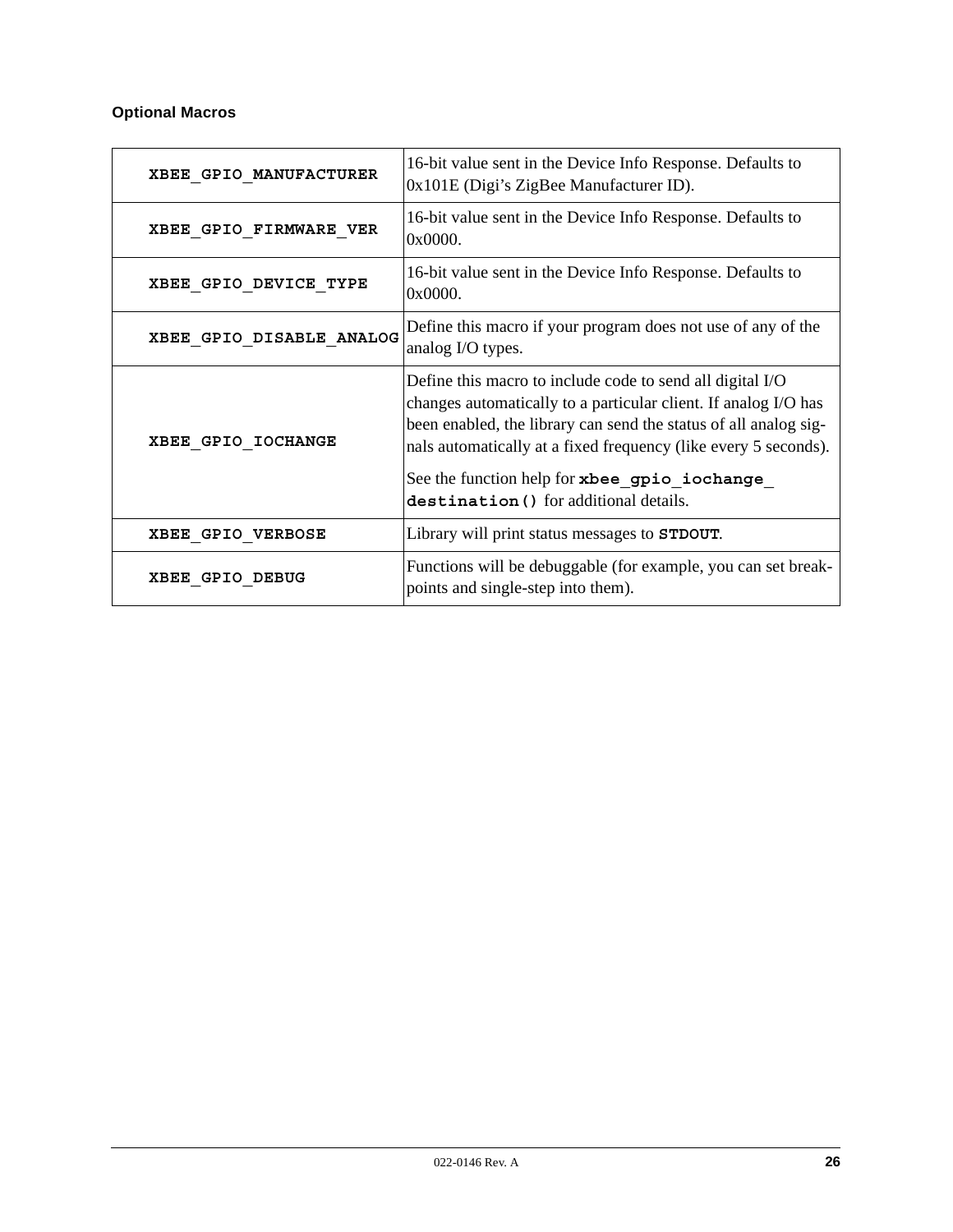**void xbee\_gpio\_init();**

#### **DESCRIPTION**

Initialize the GPIO Endpoint handler.

#### **RETURN VALUE**

None.

#### **SEE ALSO**

**xbee\_gpio\_tick**

## **xbee\_gpio\_tick**

## int xbee gpio tick(api frame t \*frame);

#### **DESCRIPTION**

Tick function to run the GPIO Endpoint. Must be called periodically for the endpoint to work. Returns the result of calling **xbee\_tick( frame)**.

#### **PARAMETER**

**frame** pointer to **api frame t** structure to receive a copy of the last frame processed by the **XBEE\_API.LIB** library.

**NOTE:** The received frame may be a response to a packet sent by **XBEE\_API.LIB**, or a nonresponse frame from another device on the network. Check the frame type (**frame->cmd.api** id) and ID (**frame->cmd.u.frame** id) to confirm that it is the expected response.

## **RETURN VALUE**

Value of **xbee** tick ( frame). See that function's description for a list of possible return values.

#### **SEE ALSO**

**xbee\_gpio\_init, xbee\_tick**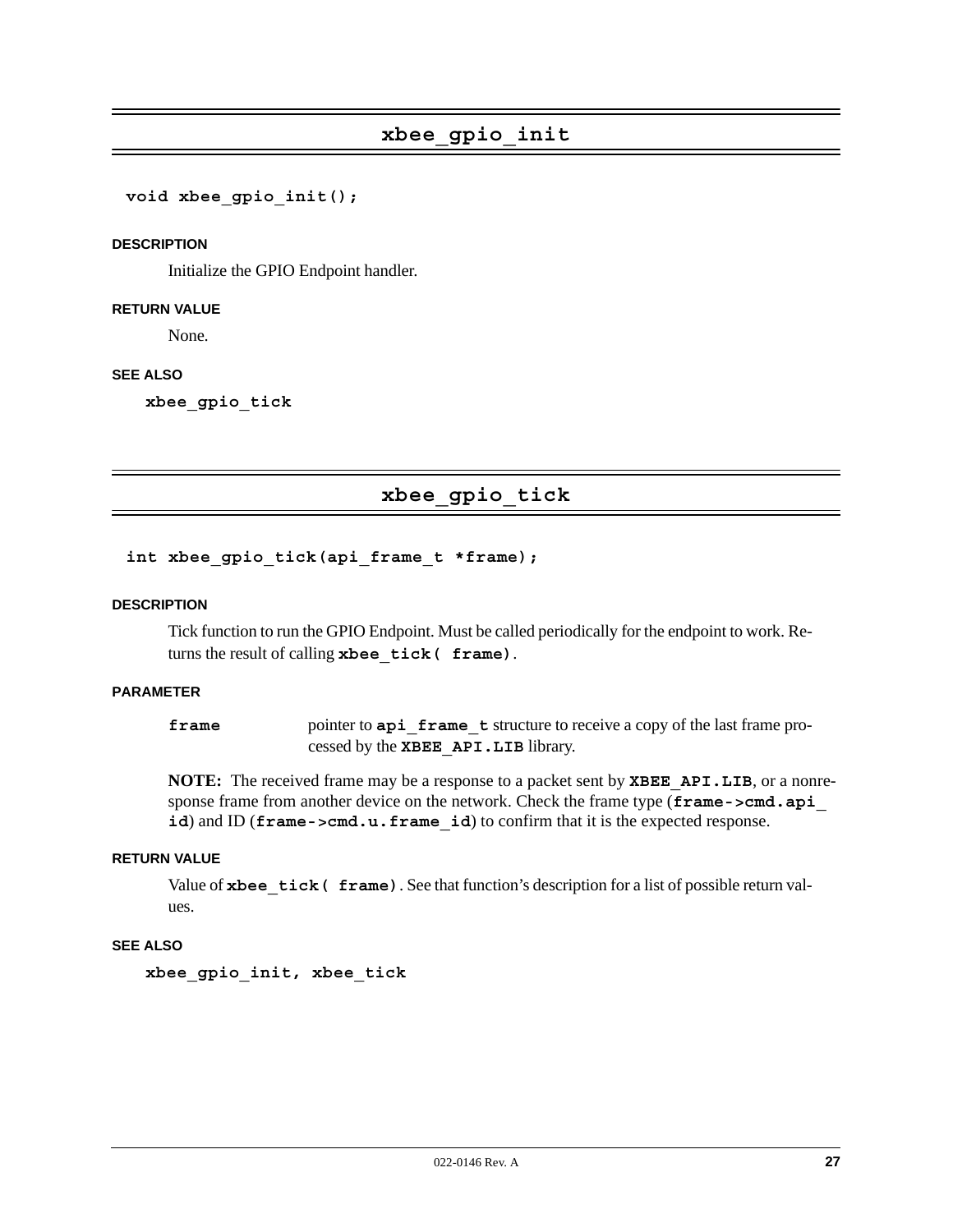# **xbee\_gpio\_set\_digin**

## **int xbee\_gpio\_set\_digin (int signal, int value);**

#### **DESCRIPTION**

Updates the GPIO server's reading for a digital input.

## **PARAMETERS**

| signal | Signal number to update (offset into xbee gpio config).      |
|--------|--------------------------------------------------------------|
| value  | New value for digital input, should be one of the following: |
|        | XBEE GPIO INPUT LOW                                          |
|        | XBEE GPIO INPUT HIGH                                         |
|        | XBEE GPIO INPUT OPEN                                         |
|        | XBEE GPIO INPUT CLOSED                                       |

## **RETURN VALUE**

0 — value for digital input changed.

**-EINVAL** — invalid signal or value passed in.

#### **SEE ALSO**

 **xbee\_gpio\_set\_digout, xbee\_gpio\_set\_anain, xbee\_gpio\_set\_anaout**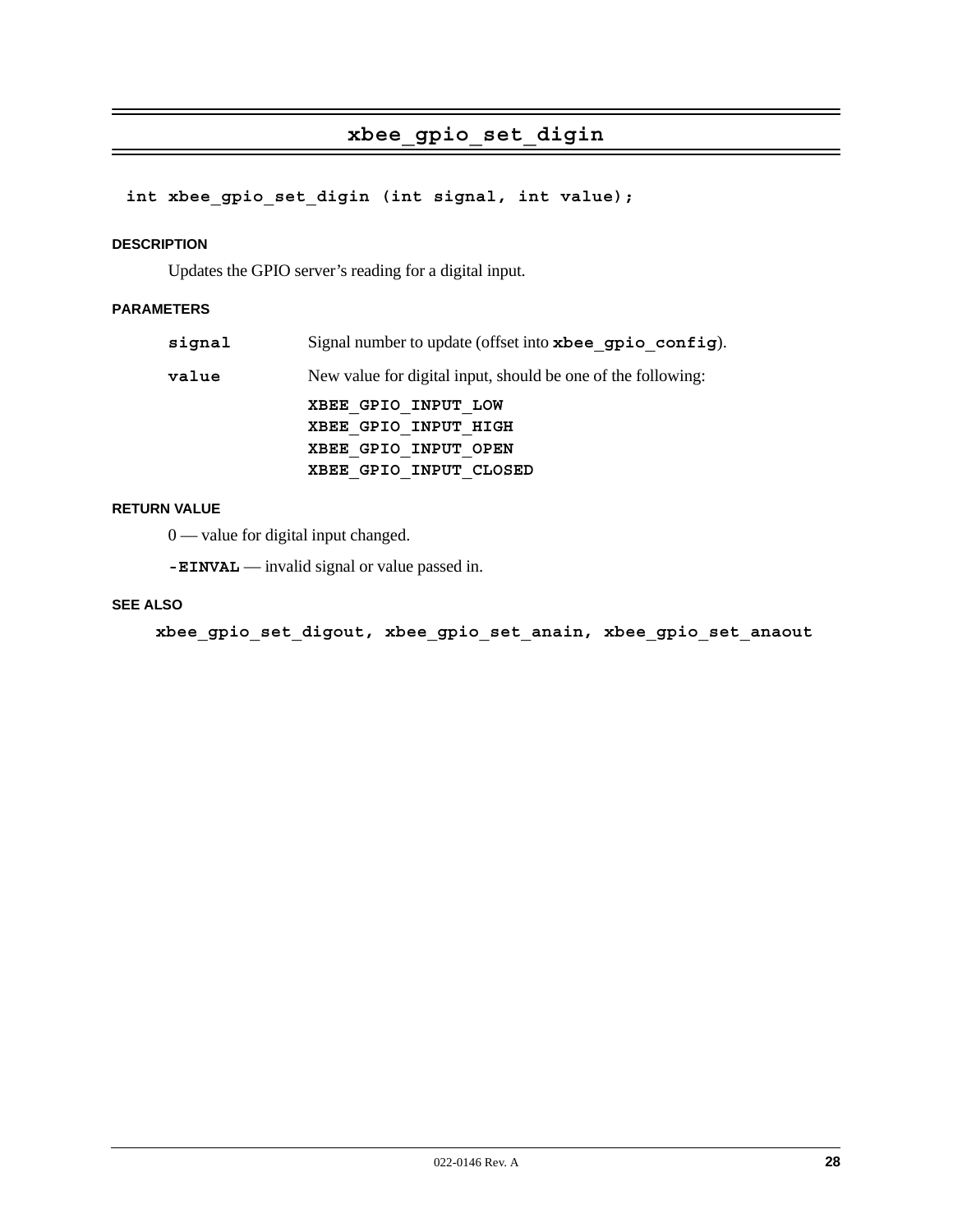# **xbee\_gpio\_set\_digout**

**int xbee\_gpio\_set\_digout (int signal, int value);**

#### **DESCRIPTION**

Updates the GPIO server's reading for a digital output, then calls **xbee\_gpio\_hw\_digout()** to update the physical output on the device.

#### **PARAMETERS**

| signal | signal number to update (offset into xbee gpio config).       |
|--------|---------------------------------------------------------------|
| value  | new value for digital output, should be one of the following: |
|        | XBEE GPIO OUTPUT LOW                                          |
|        | XBEE GPIO OUTPUT HIGH                                         |
|        | XBEE GPIO OUTPUT OFF                                          |
|        | XBEE GPIO OUTPUT ON                                           |
|        | XBEE GPIO OUTPUT SINK                                         |
|        | XBEE GPIO OUTPUT SOURCE                                       |
|        | XBEE GPIO OUTPUT TRISTATE                                     |

#### **RETURN VALUE**

0 — value for digital input changed.

**-EINVAL** — invalid signal or value passed in.

#### **SEE ALSO**

**xbee\_gpio\_set\_digin, xbee\_gpio\_set\_anain, xbee\_gpio\_set\_anaout**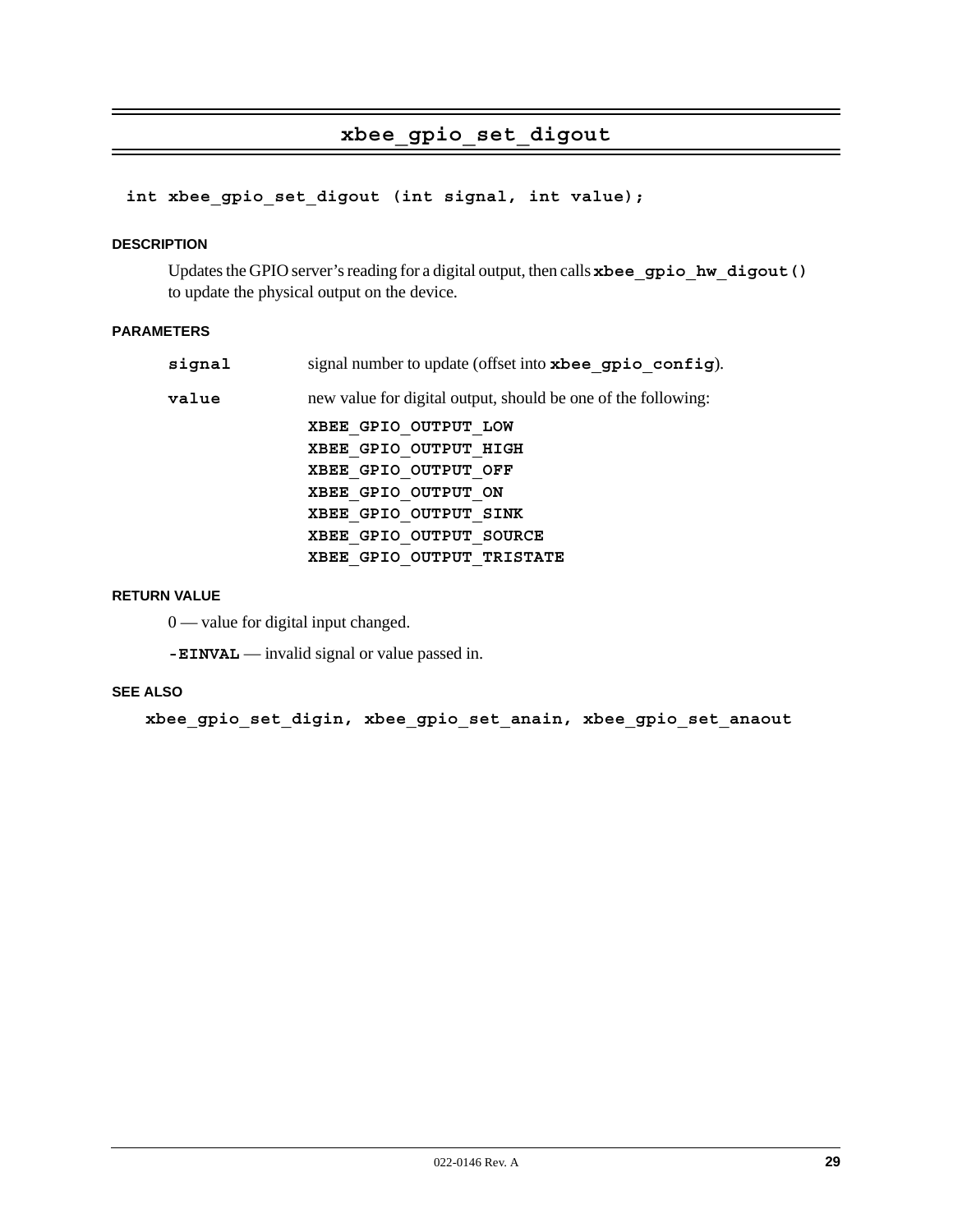## **xbee\_gpio\_set\_anain**

#### int xbee gpio set anain (int signal, float value);

#### **DESCRIPTION**

Updates the GPIO server's reading for an analog input.

#### **PARAMETERS**

**signal** signal number to update (offset into **xbee\_gpio\_config**).

**value** new value for analog input.

#### **RETURN VALUE**

0 — value for digital input changed.

**-EINVAL** — invalid signal or value passed in.

## **SEE ALSO**

**xbee\_gpio\_set\_digin, xbee\_gpio\_set\_digout, xbee\_gpio\_set\_anaout**

## **xbee\_gpio\_set\_anaout**

int xbee gpio set anout (int signal, float value);

#### **DESCRIPTION**

Updates the GPIO server's reading for an analog output, then calls **xbee\_gpio\_hw\_** digout () to update the physical output on the device.

#### **PARAMETERS**

| signal | signal number to update (offset into xbee gpio config). |
|--------|---------------------------------------------------------|
| value  | new value for analog output.                            |

#### **RETURN VALUE**

0 — value for digital input changed.

**-EINVAL** — invalid signal or value passed in.

## **SEE ALSO**

**xbee\_gpio\_set\_digin, xbee\_gpio\_set\_digout, xbee\_gpio\_set\_anain**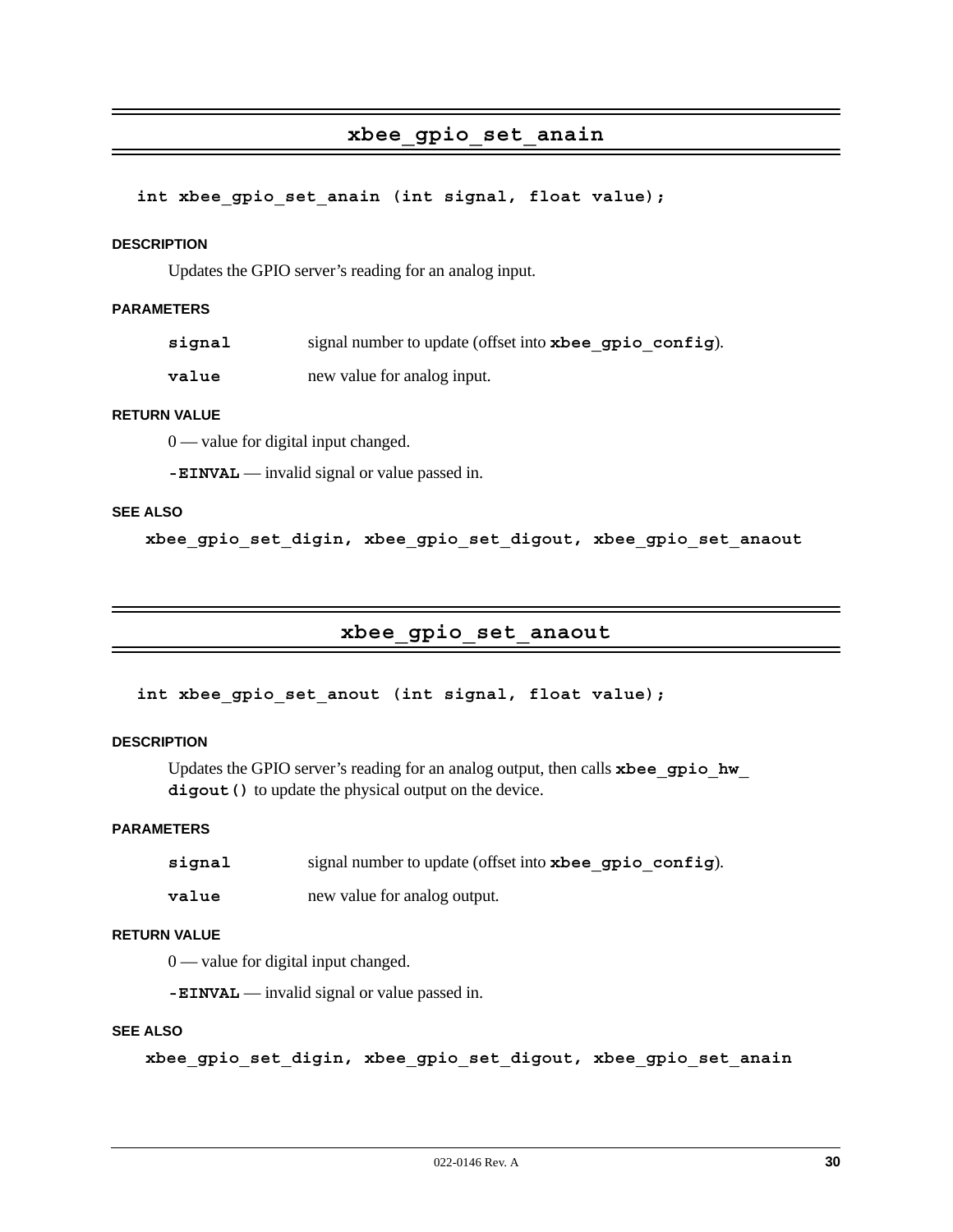## **xbee\_gpio\_iochange\_destination**

**void xbee\_gpio\_iochange\_destination(const byte ieee\_addr[8],**  int dest endpoint, int analog refresh);

#### **DESCRIPTION**

Updates the destination address and endpoint used for sending I/O change notifications. Also allows setting the analog refresh frequency (how often analog I/O readings are sent to the destination).

#### **PARAMETERS**

| ieee addr      | 64-bit (8-byte) IEEE address to send to, or <b>NULL</b> to turn off I/O change<br>notifications.                                                 |
|----------------|--------------------------------------------------------------------------------------------------------------------------------------------------|
| dest endpoint  | Endpoint to send to at the destination.                                                                                                          |
| analog refresh | how often to send analog readings to the destination. Set to a negative<br>value to turn off I/O change notifications for the given destination. |
|                | Set to 0 to report digital changes only.                                                                                                         |
|                | Set to any positive value to report analog values every <analog_refresh><br/>seconds.</analog_refresh>                                           |

### **RETURN VALUE**

None.

## **SEE ALSO**

**xbee\_gpio\_tick**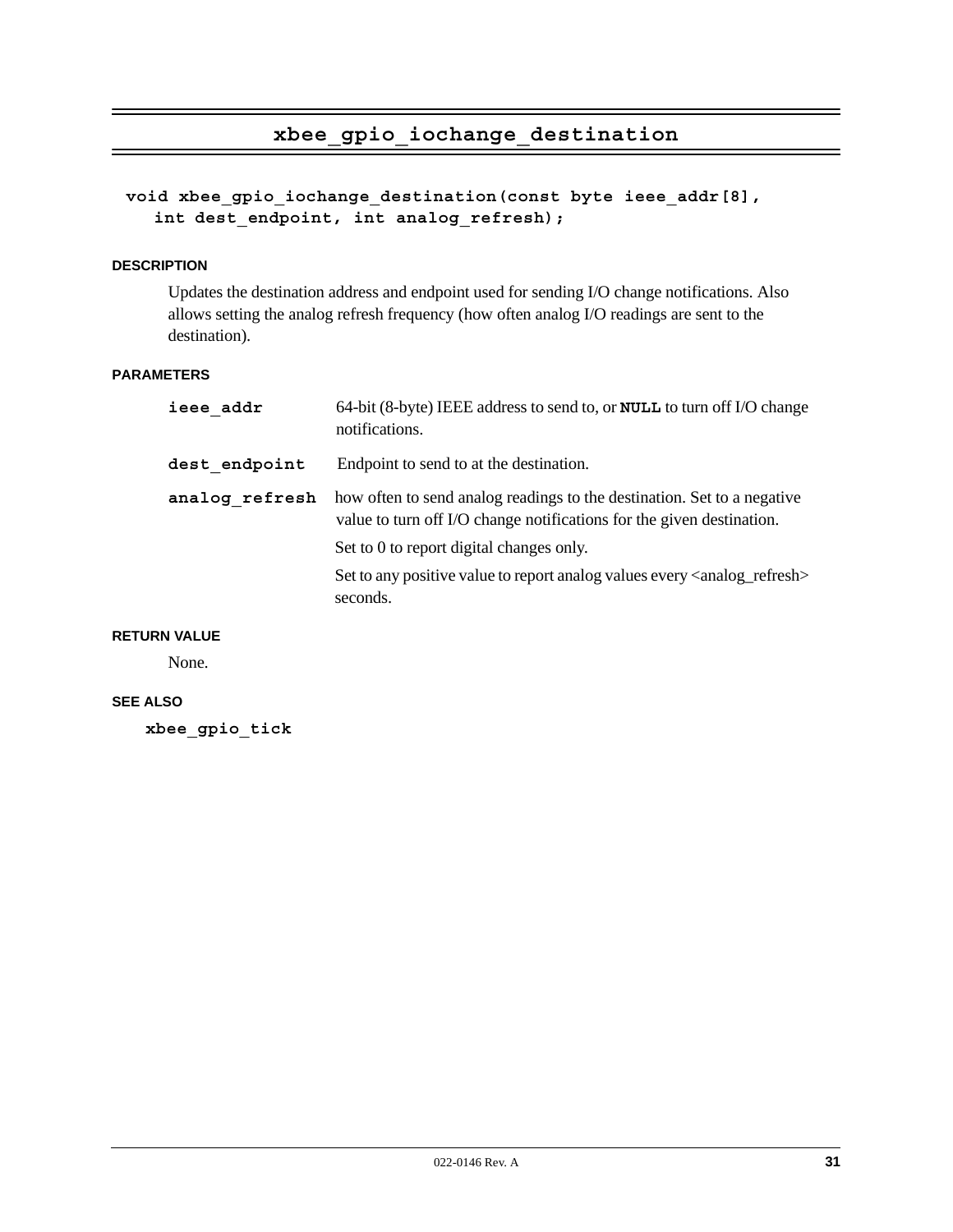## **XBee\_iDigi Library**

The Dynamic C LIB\Rabbit4000\iDigi\XBee iDigi.LIB library provides the common functions used by the sample programs for the iDigi BL4S100 Add-On Kit ZB.

```
bytes2hexstr
```

```
char far *bytes2hexstr (char far *dest, const byte far *src, 
  int bytes, char separator);
```
#### **DESCRIPTION**

Converts a range of bytes to a string using the specified separator character.

#### **PARAMETERS**

| dest      | pointer to the string buffer to print to, needs to be large enough to hold 3 <sup>*</sup><br><br>sete<br>sete<br>sete<br> |  |
|-----------|---------------------------------------------------------------------------------------------------------------------------|--|
| src       | pointer to bytes to convert into a hex string.                                                                            |  |
| bytes     | number of bytes to convert.                                                                                               |  |
| separator | separator to use between bytes, or 0 for no separator.                                                                    |  |

## **RETURN VALUE**

**NULL** if there is an error in parameters, otherwise returns <dest>.

## **xbee\_init\_or\_exit**

```
void xbee_init_or_exit(int verbose);
```
#### **DESCRIPTION**

Initializes the XBee ZB RF module, or exits on failure.

## **PARAMETER**

**verbose** Set to 1 to have messages printed to STDOUT while connecting to the wireless network.

#### **RETURN VALUE**

None.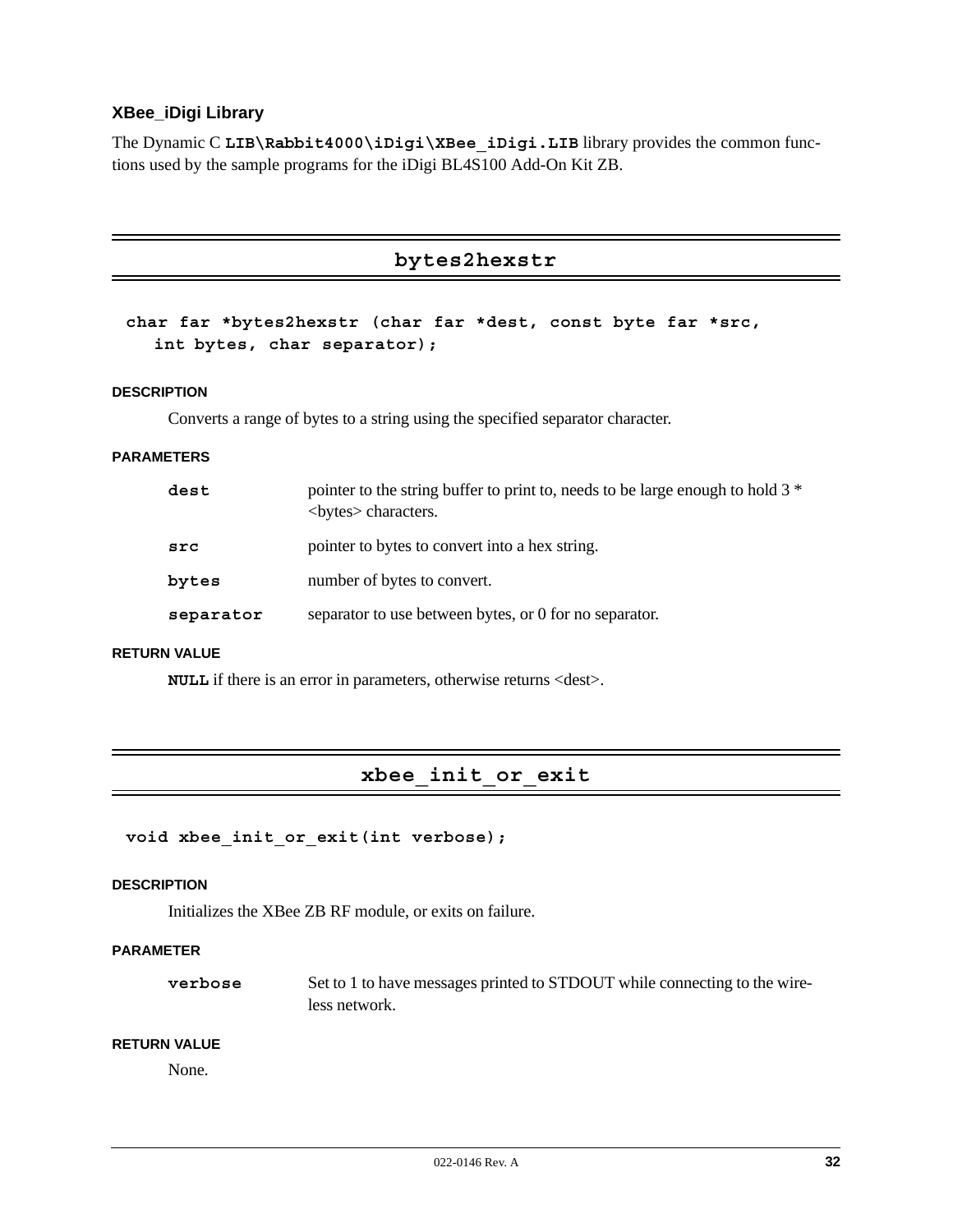# **findNodeByAddress**

## **int findNodeByAddress(const byte ieee[8]);**

#### **DESCRIPTION**

Searches the XBee node table for an entry with the requested 64-bit IEEE address.

## **PARAMETER**

**ieee** pointer to the 64-bit (8-byte) IEEE address.

## **RETURN VALUE**

Index into the node data table of the node with the given address or -1 if the node wasn't found.

## **SEE ALSO**

**GET\_NODE\_DATA**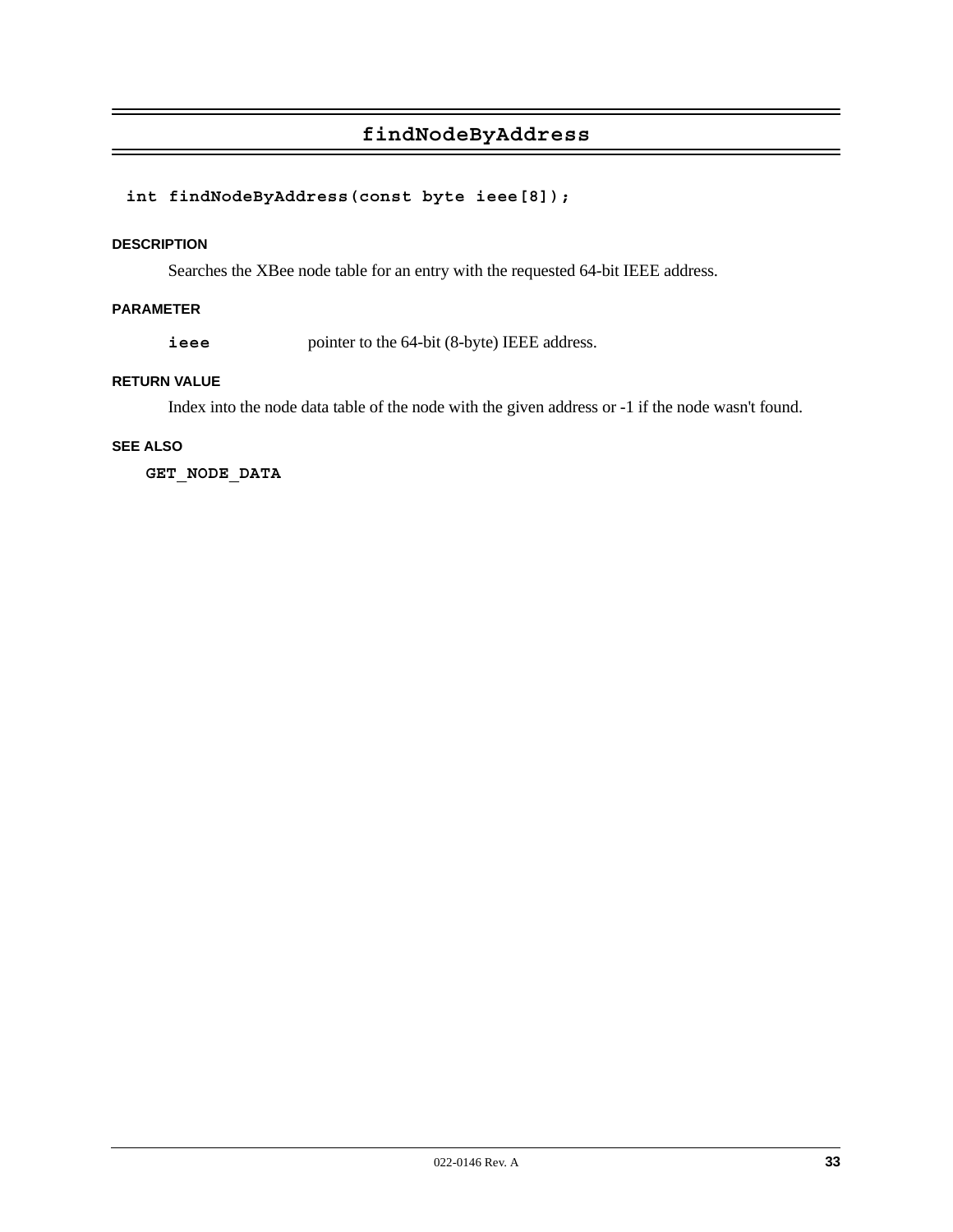## **XBee\_Named\_Attributes Library**

The Dynamic C LIB\Rabbit4000\iDigi\XBee NAMEd ATTRIBUTES.LIB library implements a simple named attribute protocol on a single endpoint/cluster. Clients can get and (for read/write attributes) set the attributes by name. Requests are sent as plaintext, using the following format.

Requests (sent to the Rabbit):

name? — Sends the value of attribute <name>. name — Sends the value of attribute  $\langle$  anne  $\rangle$  (? operator is implied). name=value — Set attribute <name> to <value>.

In requests, name can end with an asterisk (\*) as a wildcard to match any remaining characters. For example, "led\*?" will match "led1", "led2", "led3", and "led4" (and therefore generate four responses).

Wildcards work for setting values as well (for example, dout\*=1 to set all digital outputs to 1).

**NOTE:** Limits of the frame buffering between the BL4S100 and its XBee ZB RF module may cause some responses to be dropped if a wildcard matches more than 8 names. If you have lots of attributes, request them in batches (for example, din\*, dout\*, ain\*).

Responses (from the Rabbit):

name! — Error response, no attribute called <name>. name!value — Error response, unable to set <name> to <value>. name:value — Successful response, attribute  $\langle$ name> is set to  $\langle$ value>. (Sent in response to query (?) or assign  $(=)$  operators.)

## **Required Macros**

You need to tell the library what endpoint, profile, and cluster to listen on for named attribute requests.

```
XBEE_ATTRIB_ENDPOINT: 1 to 219 (0xDB)
XBEE_ATTRIB_CLUSTER:0 to 65535 (0xFFFF)
XBEE_ATTRIB_PROFILE:0 to 65535 (0xFFFF)
```
When your application sets up the endpoint table using the **XBEE** API.LIB library's **ENDPOINT TABLE\_BEGIN**, **\_ENTRY**, and **\_END** macros, you will need to include **ENDPOINT\_XBEE\_ATTRIB** in the list to register the named attribute's endpoint handlers with the **XBEE\_API.LIB** library:

```
ENDPOINT_TABLE_BEGIN
    // start with any user-defined endpoints
    // (Endpt, desc, profile, device, flags, IC, OC, ICL, OCL)
   ENDPOINT_TABLE_ENTRY(2, 0, 42, 1, 0, 1, 0, &StringInCluster, NULL),
    // include the XBee named attribute endpoint
    ENDPOINT_XBEE_ATTRIB
ENDPOINT_TABLE_END
```